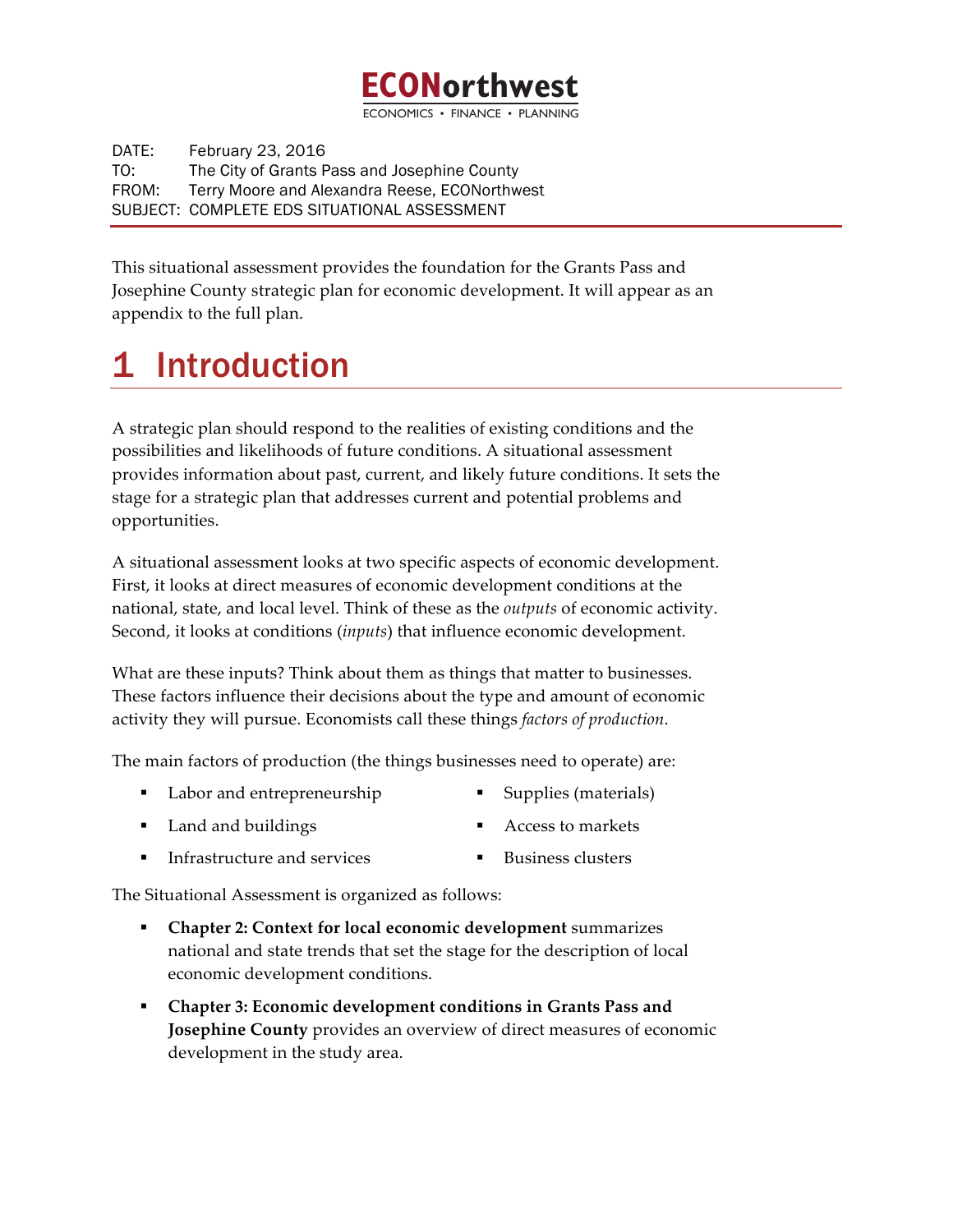§ **Chapter 4: Conditions that impact economic development** summarizes existing conditions, future conditions, and opportunities in Grants Pass and Josephine County for key factors of production.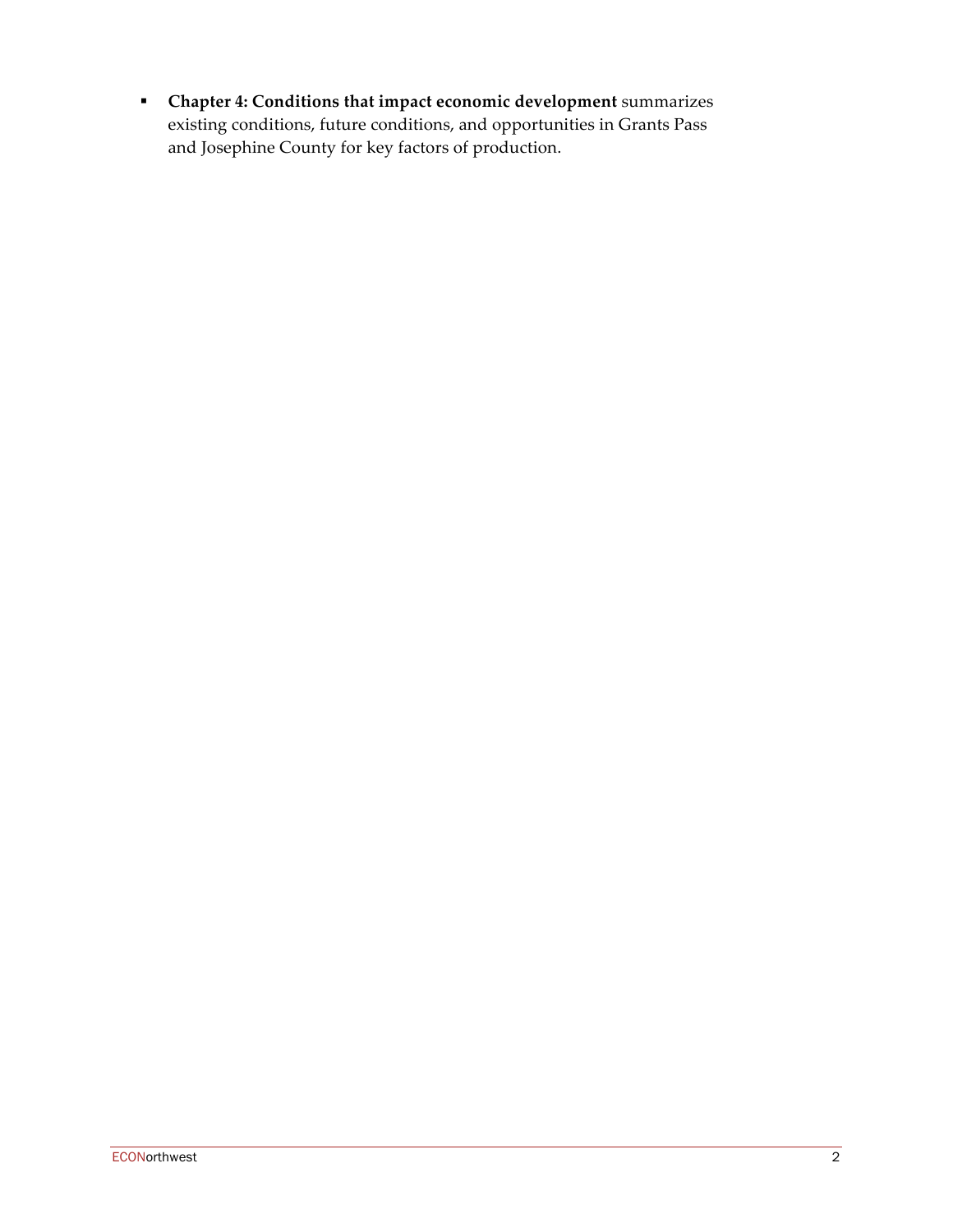# 2 Context for Local Economic Development

Economic development in Josephine County will occur in the context of long-run national and long- and short-run Oregon State trends. This chapter summarizes those trends and their implications for local economic development in the County and Grants Pass.

## 2.1 National Trends

**The U.S. will see continued economic growth, which will improve workforce conditions.** Analysis from the Congressional Budget Office (CBO) predicts moderate GDP growth: 3.1% in 2016, 3.7% in 2017, and 2.2% in both 2018 and 2019. Increases in consumer spending, business investment, and residential investment are expected to drive this growth. Beyond 2019, CBO projects that output will increase by 2.1% per year, higher than 2008-2014 growth, but lower than growth in the 1980's, 1990's, and early 2000's, mainly due to slower labor force growth.

Increases in output will drive better workforce conditions. Growth in hourly compensation will increase labor force participation, slowing its longer-term decline.1 At the same time, a higher percentage of the labor force will find employment, leading to a decrease in the unemployment rate. The CBO projects that the unemployment rate will fall to 5.0% by the fourth quarter of 2017, and remain relatively steady after that. It may increase on the margin to 5.25% from 2020-2025.2

**The U.S. is increasing productivity.** Productivity, measured by output per hour of labor input, increased in most sectors between 2000 and 2010, peaking in 2000 and 2007. However, the recession interrupted productivity increases. After, many industries saw large productivity increases from 2009 to 2010. Industries with the fastest productivity growth were Information Technology-related industries. These include wireless telecommunications carriers, computer and peripheral equipment manufacturing, electronics and appliance stores, and commercial equipment manufacturing wholesalers.3

**Federal budgets will need to pay increasing social security costs.** The Board of Trustees of the Federal Old-Age and Survivors Insurance and Federal Disability

<sup>&</sup>lt;sup>1</sup> Congressional Budget Office. An Update to the Budget and Economic Outlook: 2015-2025. August 2015. https://www.cbo.gov/publication/50724

<sup>&</sup>lt;sup>2</sup> Congressional Budget Office. An Update to the Budget and Economic Outlook: 2015-2025. August 2015. https://www.cbo.gov/publication/50724

<sup>3</sup> Brill, Michael R. and Samuel T. Rowe, "Industry Labor Productivity Trends from 2000 to 2010." Bureau of Labor Statistics, *Spotlight on Statistics,* March 2013.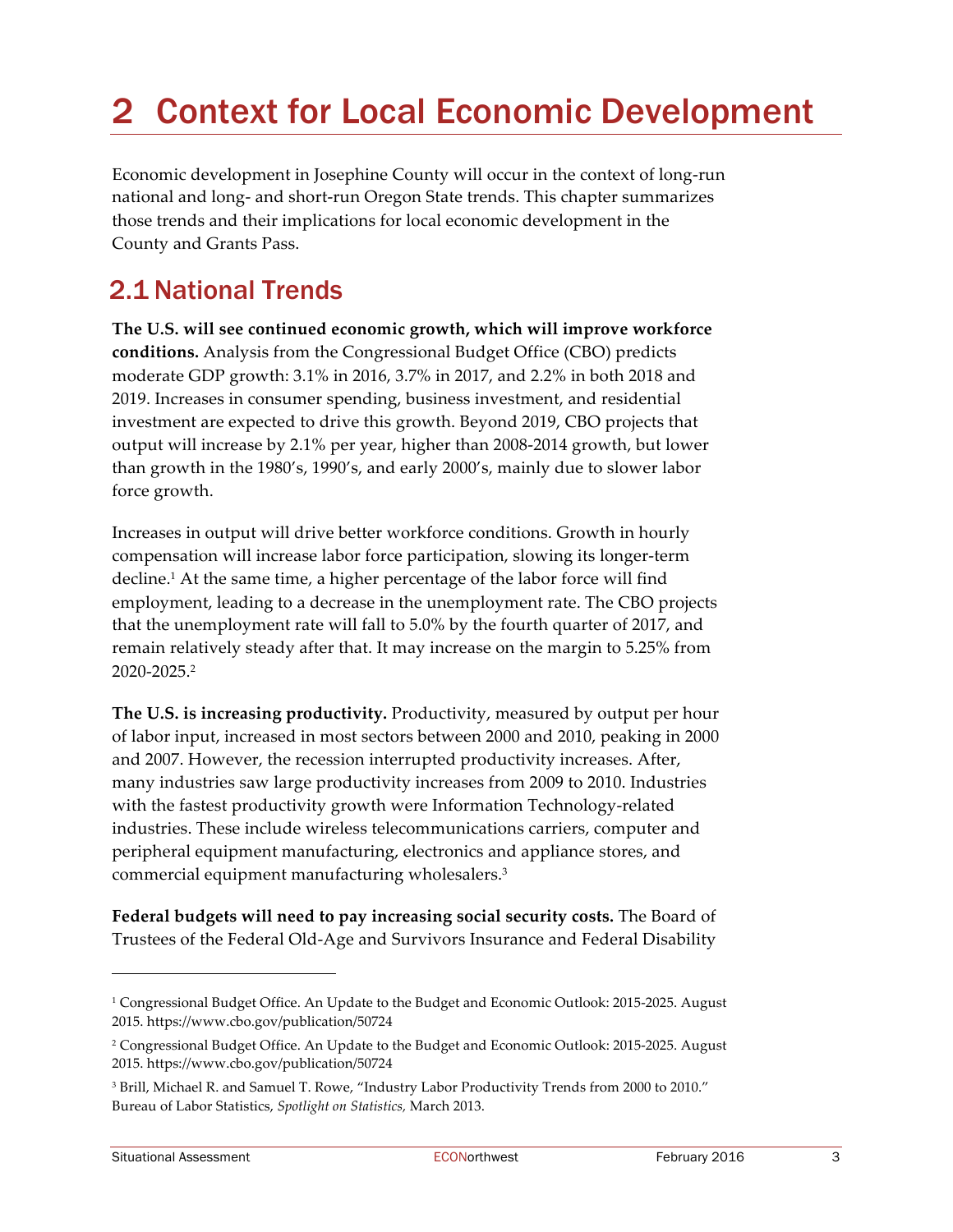Insurance Trust Funds estimates that the number of Social Security recipients will grow from 59 million in 2014 to over 90 million in 2035, a 53% increase. Lower birth rates for replacement generations means that the number of covered workers will likely increase 14.7% over the same time period (compared to the 53% increase in retirees), from 165 million to almost 190 million in 2035. Thus, the number of Social Security beneficiaries per 100 covered workers will increase from 36 in 2014 to 58 in 2035, driving up the percent of the federal budget dedicated to Social Security and Medicare.<sup>4</sup>

#### **Baby boomers are working full-time after qualifying for social security**

**benefits.** The National Institute of Aging reports that an increasing proportion of people in their early- to mid-50s expect to work full-time after age 65. In 2004, about 40% of these workers expected to work full-time after age 65, compared with about 30% in 1992.<sup>5</sup> This trend can be seen in Oregon, where the share of workers 65 years and older grew from 2.9% of the workforce in 2000 to 4.1% of the workforce in 2010, an increase of 41%. Over the same 10-year period, workers 45 to 64 years of age increased by 15%.6

**The U.S. needs replacement workers.** The need for workers to replace retiring baby boomers will outpace job growth. According to the Bureau of Labor Statistics, there will be 50.6 million total job openings over the 2012-2022 period, over two-thirds from replacement needs. Almost two-thirds of job openings are in occupations that do not require postsecondary education (e.g., retail sales person, food preparation workers, and home care aides). 7

**The fastest growing occupations will require an academic degree.** Although about two thirds of new jobs added by 2022 will not require an academic degree, the majority of the *fastest growing* occupations will require a degree and, on average, they will yield higher incomes. Occupations requiring an academic degree likely to grow the fastest are: industrial-organizational psychologists, interpreters and translators, diagnostic medical sonographers, occupational therapy assistants, genetic counselors, physical therapist assistants, and physician assistants.

<sup>4</sup> The Board of Trustees, Federal Old-Age and Survivors Insurance and Federal Disability Insurance Trust Funds, 2015, *The 2015 Annual Report of the Board of Trustees of the Federal Old-Age and Survivors Insurance and Federal Disability Insurance Trust Funds*, May 13, 2011.

<sup>&</sup>lt;sup>5</sup> "The Health and Retirement Study," 2007, National Institute of Aging, National Institutes of Health, U.S. Department of Health and Human Services.

<sup>6</sup> Analysis of 2000 Decennial Census data and 2010 U.S. Census American Community Survey, 1- Year Estimates for the table Sex by Age by Employment Status for the Population 16 Years and Over

<sup>7</sup> "Occupational Employment Projections to 2012-2022," Bureau of Labor Statistics, December 2013.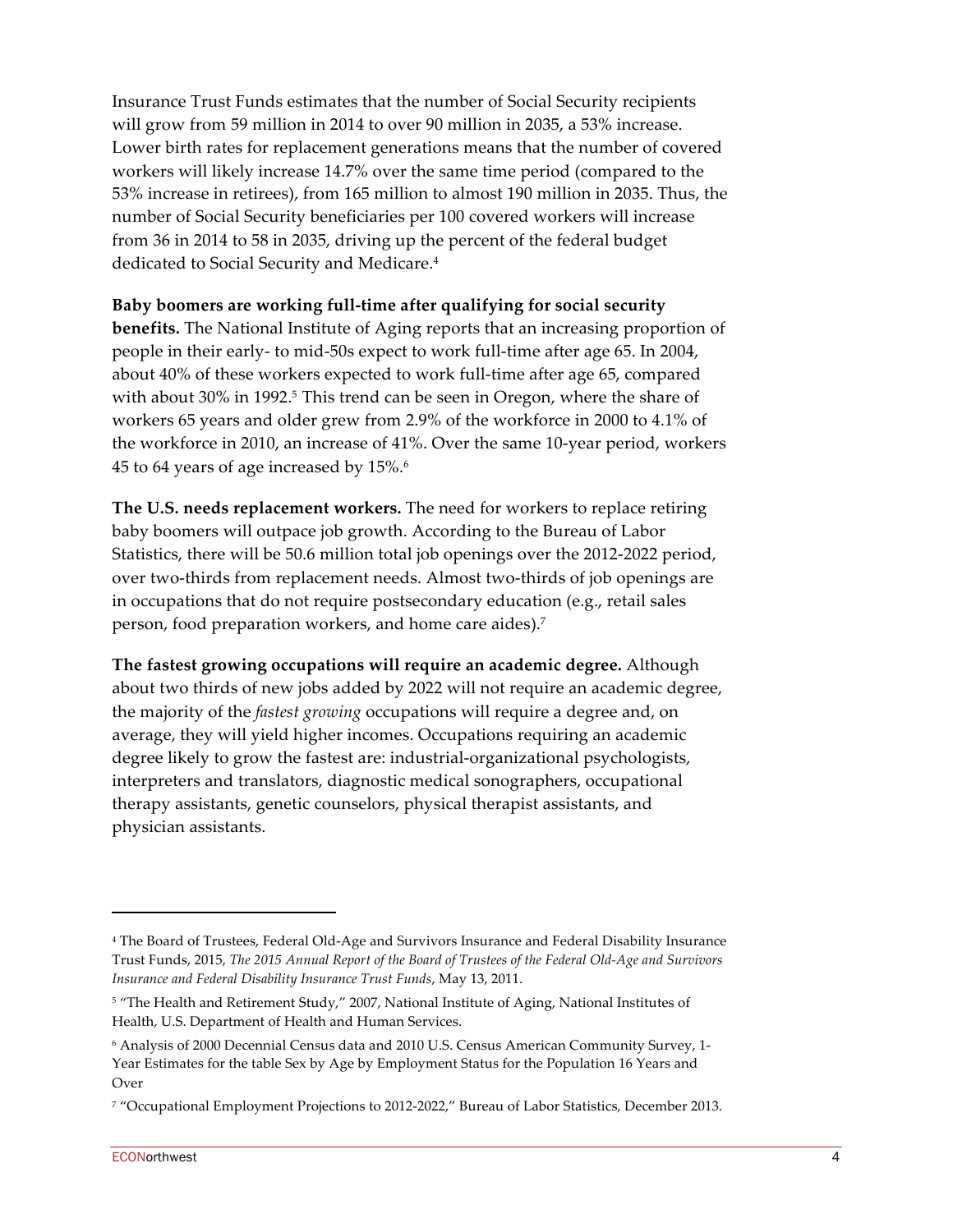### **The relationship between natural resources and the economy has changed.** Once, natural resources were a direct source of economic activity; now, they play

a more indirect role in economic development. Economic activity from natural resource extraction is a smaller share of total activity. At the same time, these resources are now more important to quality of life for local communities, an important factor in economic development. Increases in population and household income have increased demands for outdoor recreation, scenic vistas, clean water, and other resource-related amenities. Such amenities contribute to a region's quality of life and play an important role in attracting both households and firms.<sup>8</sup>

**Demand and prices for energy will increase.** Despite increases in energy efficiency and decreases in demand for energy among some industries, the Energy Information Administration expects demand for energy to increase over the 2013 to 2040 period. Increases in population and economic activity, particularly among industrial and other commercial users, will drive growth in energy consumption. Residential use may decline slightly. Higher prices will accompany increased demand.<sup>9</sup>

As energy prices increase over the planning period, transportation energy consumption will decrease. Higher energy prices may decrease willingness to commute long distances,<sup>10</sup> but fuel efficiency gains for vehicles may partially offset this impact. Moreover, continued improvements in communication technology means increasing alternatives to physical travel. The U.S. is expected to increase their vehicle miles traveled (VMT) through 2040.11

**Companies will move to where labor costs are lower.** Labor and transportation costs are primary determinants of globalization. When the wage gap between two areas is larger than the additional costs of transporting goods, companies are likely to shift operations to an area with lower labor costs. Conversely, when transportation costs increase, companies may have incentive to relocate to be closer to suppliers or consumers.

The impact of declining fuel costs on business mobility occurs incrementally over time, and is difficult to measure in the short-term. If transportation costs decrease

<sup>8</sup> For a more thorough discussion of relevant research, *see,* for example, Power, T.M. and R.N. Barrett. 2001. *Post-Cowboy Economics: Pay and Prosperity in the New American West*. Island Press, and Kim, K.-K., D.W. Marcouiller, and S.C. Deller. 2005. "Natural Amenities and Rural Development: Understanding Spatial and Distributional Attributes." *Growth and Change* 36 (2): 273-297.

<sup>9</sup> Energy Information Administration, 2015, *Annual Energy Outlook 2015 with Projections to 2040*, U.S. Department of Energy, April 2015.

<sup>10</sup> Energy Information Administration, 2015, *Annual Energy Outlook 2015 with Projections to 2040 Early Release Overview*, U.S. Department of Energy, April 2015.

<sup>11</sup> Energy Information Administration, 2015, *Annual Energy Outlook 2015 with Projections to 2040 Early Release Overview*, U.S. Department of Energy, April 2015.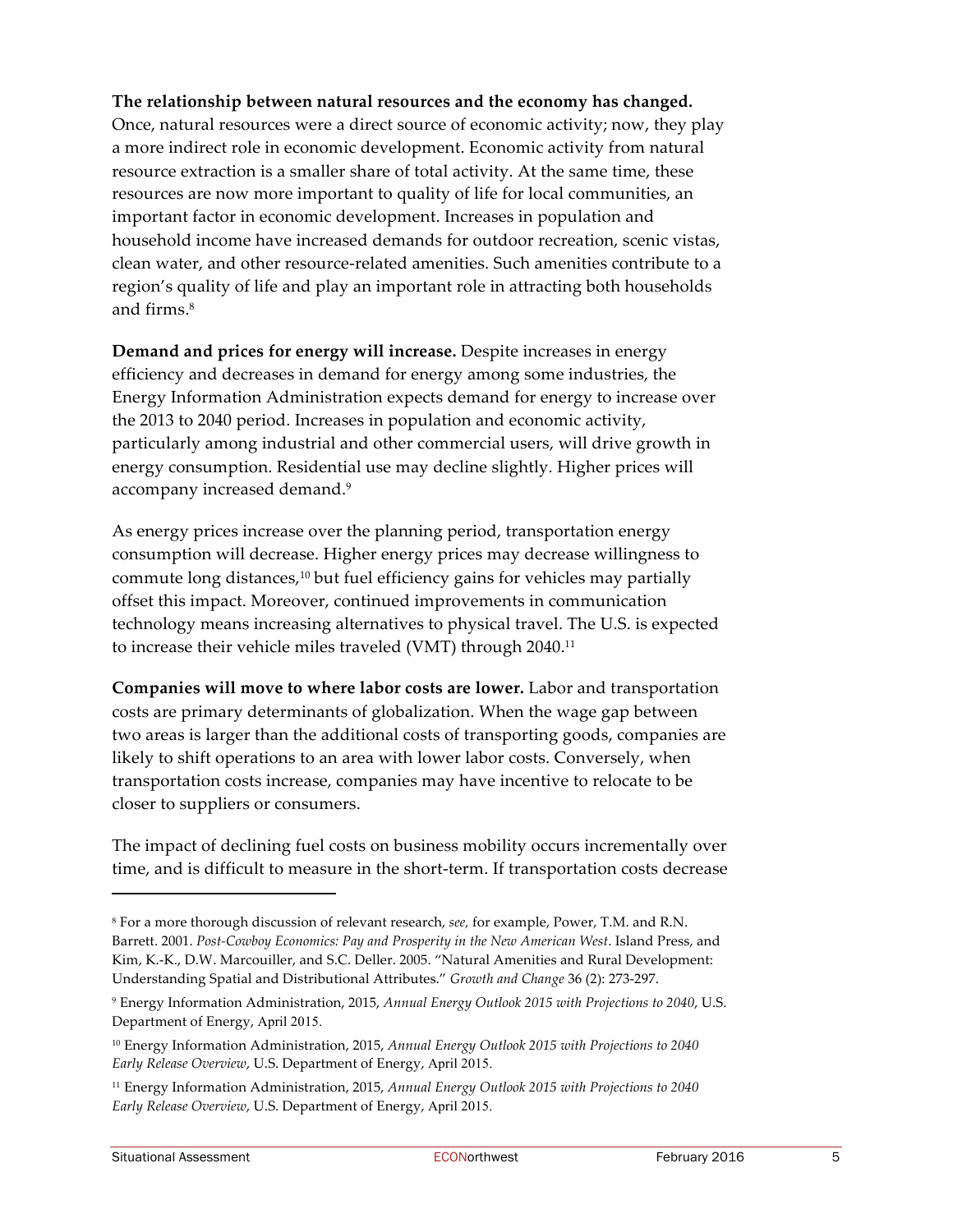over the planning period, businesses may not make the decision to relocate (based on transportation costs) because the benefits of being closer to suppliers and markets may not exceed the costs of relocation.

**People will move to more temperate climates as climate change occurs.** There is a consensus among the scientific community that global climate change is occurring and will have important ecological, social, and economic consequences over the next few decades and beyond.12 Extensive research shows that Oregon and other western states already have experienced noticeable changes in climate and predicts that more change will occur in the future.13

In the Pacific Northwest, climate change is likely to (1) increase average annual temperatures, (2) increase the number and duration of heat waves, (3) increase the amount of precipitation falling as rain during the year, (4) increase the intensity of rainfall events, and (5) increase sea level. These changes are also likely to reduce winter snowpack and shift the timing of spring runoff to earlier in the year.<sup>14</sup>

But the affects of climate change on local economic development are relative, and may benefit Oregon. California and Arizona will get hotter and drier. Oregon is likely to look good to many businesses and households in comparison.

# 2.2 State Trends

 $\overline{a}$ 

State, regional, and local trends will also affect economic development over the next 20 years.

<sup>14</sup> Mote, P., E. Salathe, V. Duliere, and E. Jump. 2008. *Scenarios of Future Climate for the Pacific Northwest.* Climate Impacts Group, University of Washington. March.; Littell, J.S., M. McGuire Elsner, L.C. Whitely Binder, and A.K. Snover (eds). 2009. "The Washington Climate Change Impacts Assessment: Evaluating Washington's Future in a Changing Climate - Executive Summary." *In The Washington Climate Change Impacts Assessment: Evaluating Washington's Future in a Changing Climate*, Climate Impacts Group, University of Washington; Madsen, T. and E. Figdor. 2007. *When it Rains, it Pours: Global Warming and the Rising Frequency of Extreme Precipitation in the United States.* Environment America Research & Policy Center and Frontier Group.; and Mote, P.W. 2006. "Climate-driven variability and trends in mountain snowpack in western North America." *Journal of Climate* 19(23): 6209-6220.

<sup>12</sup> Karl, T.R., J.M. Melillo, and T.C. Peterson, eds. 2009. *Global Climate Change Impacts in the United States.* U.S. Global Change Research Program. June. Retrieved June 16, 2009, from www.globalchange.gov/usimpacts; and Pachauri, R.K. and A. Reisinger, eds. 2007. *Climate Change 2007: Synthesis Report. Contribution of Working Groups I, II, and III to the Fourth Assessment Report of the Intergovernmental Panel on Climate Change.*

<sup>13</sup> Doppelt, B., R. Hamilton, C. Deacon Williams, et al. 2009. *Preparing for Climate Change in the Upper Willamette River Basin of Western Oregon.* Climate Leadership Initiative, Institute for a Sustainable Environment, University of Oregon. March. and Doppelt, B., R. Hamilton, C. Deacon Williams, et al. 2009. *Preparing for Climate Change in the Rogue River Basin of Southwest Oregon.* Climate Leadership Initiative, Institute for a Sustainable Environment, University of Oregon. March.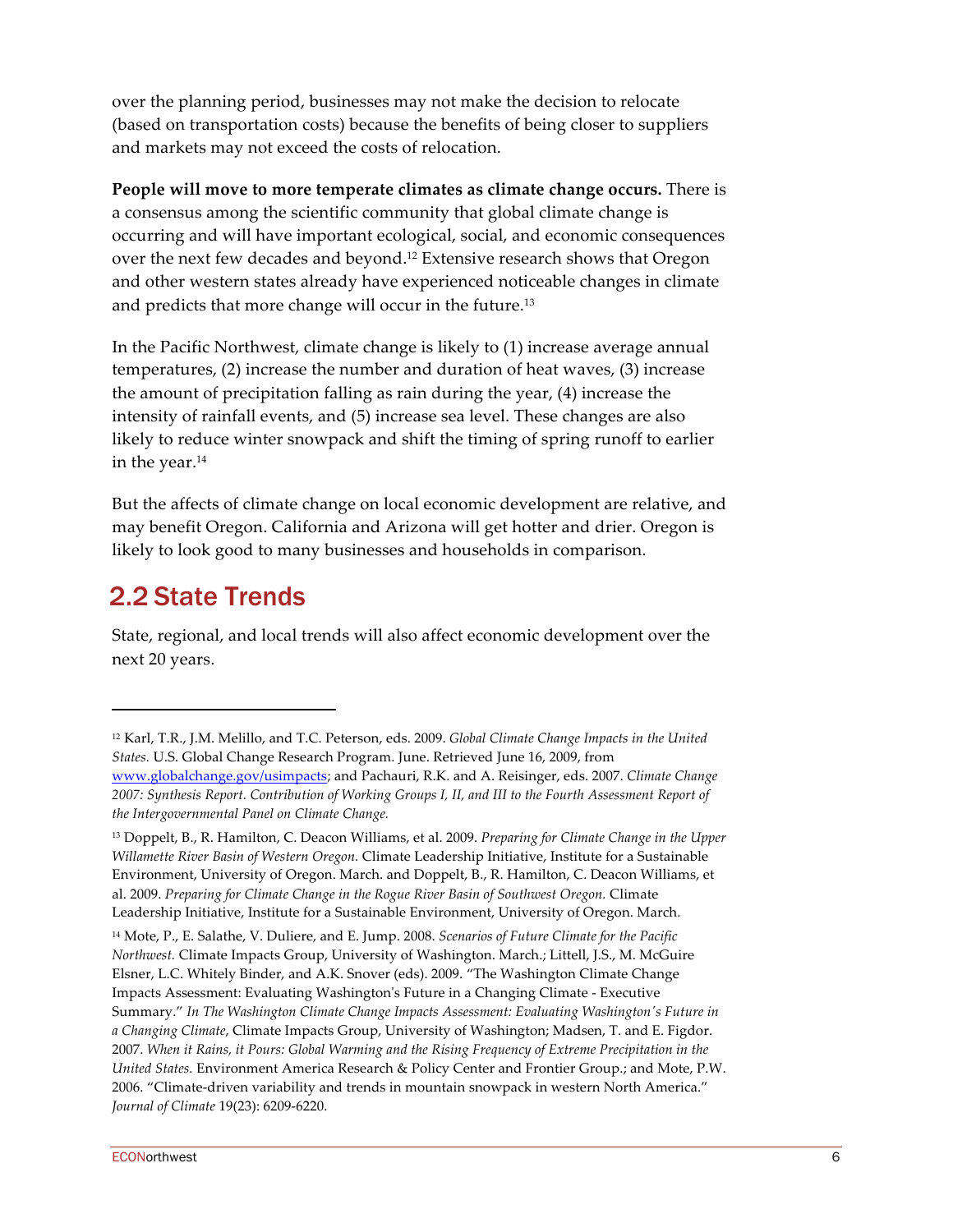### Long-term Trends

**Oregon will see more in-migration from other states.** Oregon will continue to experience in-migration (more people moving *to* Oregon than *from* Oregon) from other states, especially California and Washington. From 1990 to 2013, Oregon's population increased by almost 1.1 million, 65% of whom were people moving into Oregon (net migration). The average annual increase in population from net migration over the same time period was just over 29,000. Oregon's net migration was highest during the early- to mid-1990s, peaking at just over 60,000 in 1991. Oregon hasn't experienced negative net migration since the early- to mid-1980s.15

**Oregon nonfarm employment is likely to increase.** The OEA expects total nonfarm employment to increase from 1.7 million in 2013 to just over 2 million in 2022, an increase of 340,000 jobs. The industries with the largest growth will be Professional and Business Services, Leisure and Hospitality, Health Services, and Retail Trade, accounting for 61% of forecast growth.16

**Oregon increasingly depends on exports.** Oregon's exports totaled \$19.4 billion in 2008 – a near doubling of the value of exports in 2000. Exports reached \$21 billion in 2014, and are forecast to remain at that level in 2015. Oregon exports primarily to countries along the Pacific Rim, with Canada, China, Japan, Korea, and Malaysia as top destinations. Oregon's largest exports are tied to high-tech, mining, and agricultural products.<sup>17</sup>

**Oregon continues to see shifts in manufacturing, from natural resource-based to high-tech and other manufacturing industries.** Since the 1970s, resourceextraction related industries have declined as a share of total economic activity. An of this transition is the shift within Oregon's manufacturing sector, in which employment declined in the Lumber & Wood Products industry while concurrently increasing in other manufacturing industries, such as hightechnology manufacturing (Industrial Machinery, Electronic Equipment, and Instruments), Transportation Equipment manufacturing, and Printing and Publishing.<sup>18</sup>

<sup>15</sup> Portland State University Population Research Center. 2013 Annual Population Report. April 2014. http://www.pdx.edu/prc/annual-oregon-population-report

<sup>&</sup>lt;sup>16</sup> Office of Economic Analysis. Oregon Economic and Revenue Forecast, September 2015. Vol. XXXV, No. 3, page 48.

<sup>&</sup>lt;sup>17</sup> Oregon Office of Economic Analysis. Oregon Exports 2015: Destination Countries. August 2015. http://oregoneconomicanalysis.com/2015/08/13/oregon-exports-2015-destination-countries/

<sup>&</sup>lt;sup>18</sup> Although Oregon's economy has diversified since the 1970's, natural resource-based manufacturing accounts for nearly 40% of employment in manufacturing in Oregon in 2014, with the most employment in Wood Product and Food manufacturing (QCEW).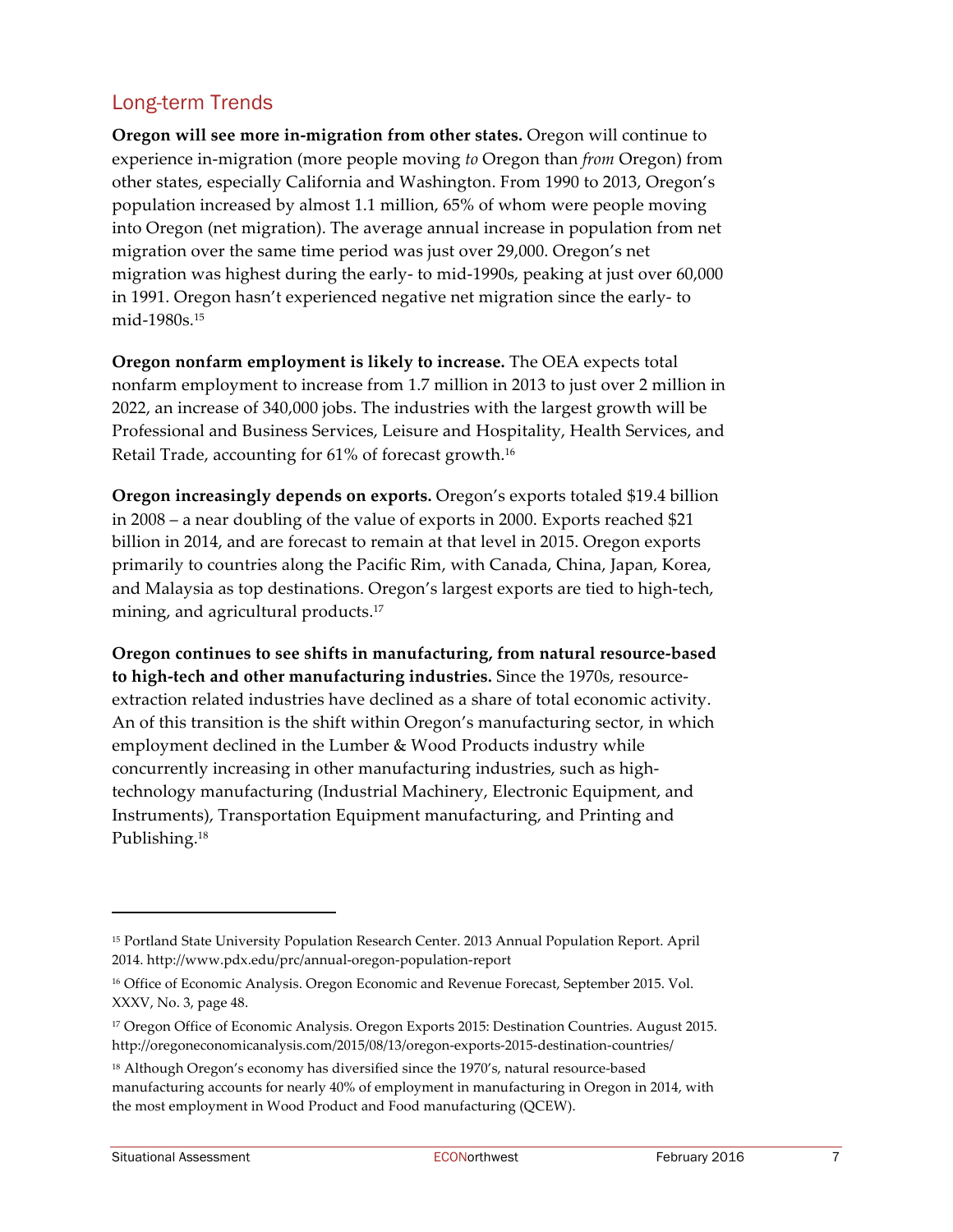**Mainly due to the wage growth during in three years, Oregon wages are at their highest point relative to other states since the recession in the early 1980's.** In 2014, average annual wage was \$46,515, and median household income was \$51,075.19 The OEA forecasts that total personal income (all classes of income, minus Social Security contributions, adjusted for inflation) in Oregon will increase 63%, from \$157 billion in 2013 to be \$256 billion in 2022. It forecasts per capita income will increase by 47% over the same time period, from \$40,000 in 2013 to \$59,000 in 2022 (in nominal dollars).20

**Small businesses support a large share of employment in Oregon**. While small businesses (those with 100 or fewer employees) played a large part in Oregon's expansion between 2003 and 2007, they also suffered disproportionately in the recession and its aftermath (64% of the net jobs lost between 2008 and 2010 were from small businesses).

In 2012, small businesses accounted for 96% of all businesses and 41% of all private-sector employment in Oregon. Said differently, most businesses in Oregon are small (in fact, 77% of all businesses have fewer than 10 employees), but the largest share of Oregon's workers work for large businesses.

The average annualized payroll per employee at small businesses was \$34,248 in 2012, which is considerably less than that at large businesses (\$48,938) and the statewide average for all businesses  $(\$46,669).^{21}$  This trend may explain, in part, why Oregon wages are relatively low.

### Short-term Trends

**The Oregon economy is currently "at full throttle growth."** Over the past year, Oregon added over 50,000 jobs, a 3.4% growth rate. The professional and business services, health services, and leisure and hospitality industries have accounted for almost half of total growth in the State. 22 Wage increases have accompanied employment growth.

Oregon has not, however, completely recovered from the recession. It has a large labor-force participation gap (the difference between the percent of the population either employed or looking for work now and the same percentage

<sup>19</sup> Oregon Quarterly Census of Employment and Wages, 2014. https://www.qualityinfo.org; US Census American Community Survey 1-Year Estimates, 2014, Table B19013.

<sup>20</sup> Office of Economic Analysis. Oregon Economic and Revenue Forecast, September 2015. Vol. XXXV, No. 3, page 47.

<sup>21</sup> U.S Census Bureau, 2012 Statistics of U.S. Businesses, Annual Data, Enterprise Employment Size, U.S and States. http://www.census.gov/econ/susb/

<sup>22</sup> Office of Economic Analysis. Oregon Economic and Revenue Forecast, September 2015. Vol. XXXV, No. 3. , page 8 http://www.oregon.gov/DAS/OEA/docs/economic/forecast0915.pdf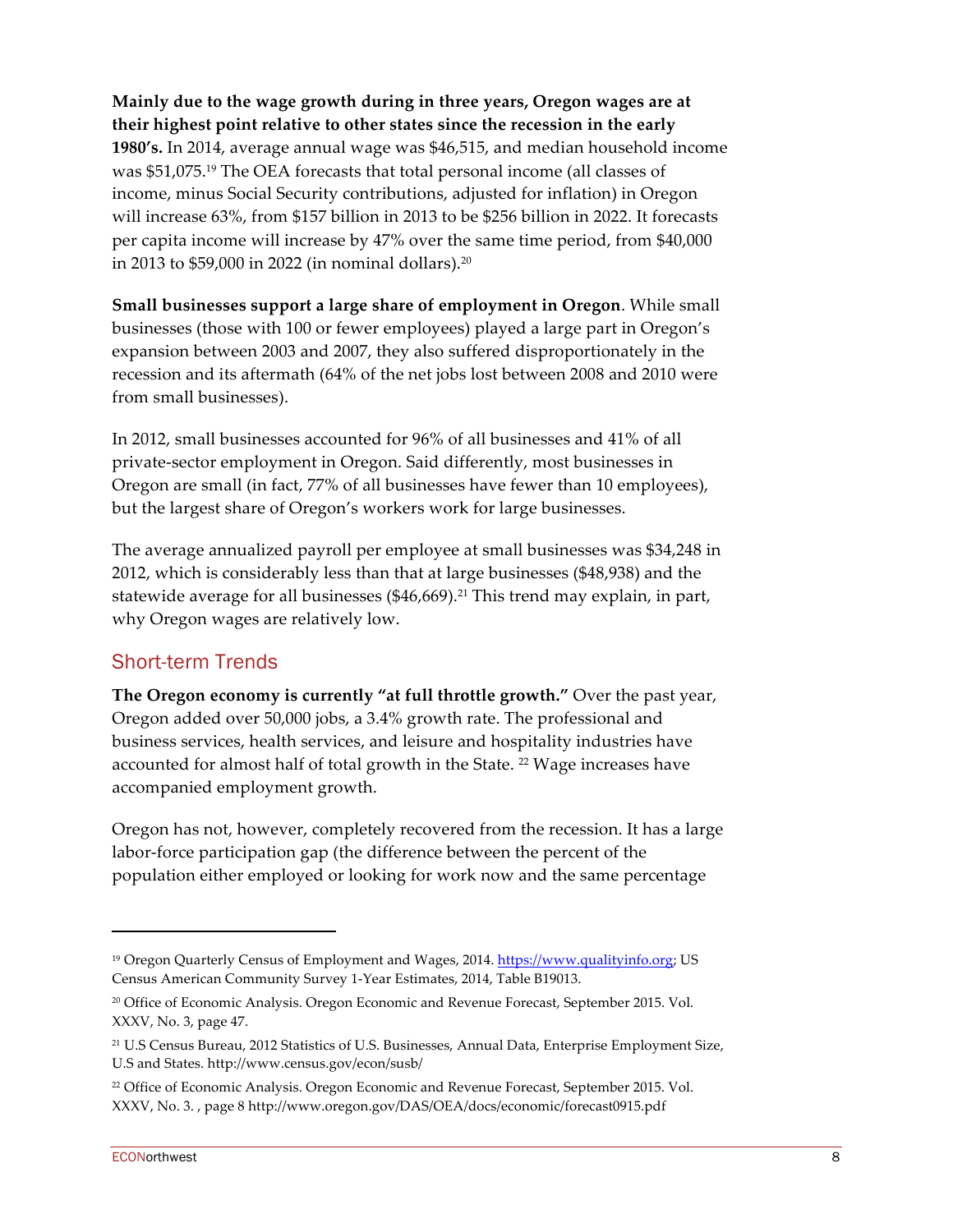when "operating at full strength").<sup>23</sup> The OEA expects economic growth in Oregon to remain at the current pace through 2017, but slow as more baby boomers retire.<sup>24</sup>

**The housing market is continuing to recover.** Oregon is seeing high household formation rates, which is good for the housing market. But the supply of housing (both rental and ownership) has not kept pace with demand, causing home prices and rents to rise. The OEA expects construction to increase over the next three years, relieving some of this pressure.25

**The Oregon Index of Leading Indicators has grown since 2012.** The OEA uses this index to monitor strength of employment and business performance. The leading indicators showing improvement are: volume of airfreight, initial claims for unemployment, wage and salary withholdings, and incorporations of new companies. Negative trends among the Index of Leading Indicators include: flat housing permits, decreasing industrial production, and the appreciating Oregon Dollar Index.26

**Oregon's economic health is dependent on the export market**. The value of Oregon exports in 2014 was \$21 billion. Oregon's main importers are: China (20% of total Oregon exports), Canada (15%), Malaysia (12%), Japan (8%), South Korea (6%), and Taiwan (5%).27 With the appreciation of Oregon's dollar, Oregon's exports have slowed.28 The economic slowdown across many parts of Asia will continue to affect the Oregon economy. However, the Trans-Pacific Partnership, a bill that would reduce trade barriers if approved, would increase Oregon exports to participating countries (such as Malaysia, Japan, and Canada).

<sup>23</sup> Office of Economic Analysis. Oregon Economic and Revenue Forecast, September 2015. Vol. XXXV, No. 3. , page 8 http://www.oregon.gov/DAS/OEA/docs/economic/forecast0915.pdf

<sup>24</sup> Office of Economic Analysis. Oregon Economic and Revenue Forecast, September 2015. Vol. XXXV, No. 3.

<sup>25</sup> Office of Economic Analysis. Oregon Economic and Revenue Forecast, September 2015. Vol. XXXV, No. 3, page 18.

<sup>&</sup>lt;sup>26</sup> Office of Economic Analysis. Oregon Economic and Revenue Forecast, September 2015. Vol. XXXV, No. 3, page 15.

<sup>27</sup> United States Census. State Exports from Oregon, 2011-2014.

https://www.census.gov/foreign-trade/statistics/state/data/or.html

<sup>28</sup> Office of Economic Analysis. Oregon Economic and Revenue Forecast, September 2015. Vol. XXXV, No. 3, page 7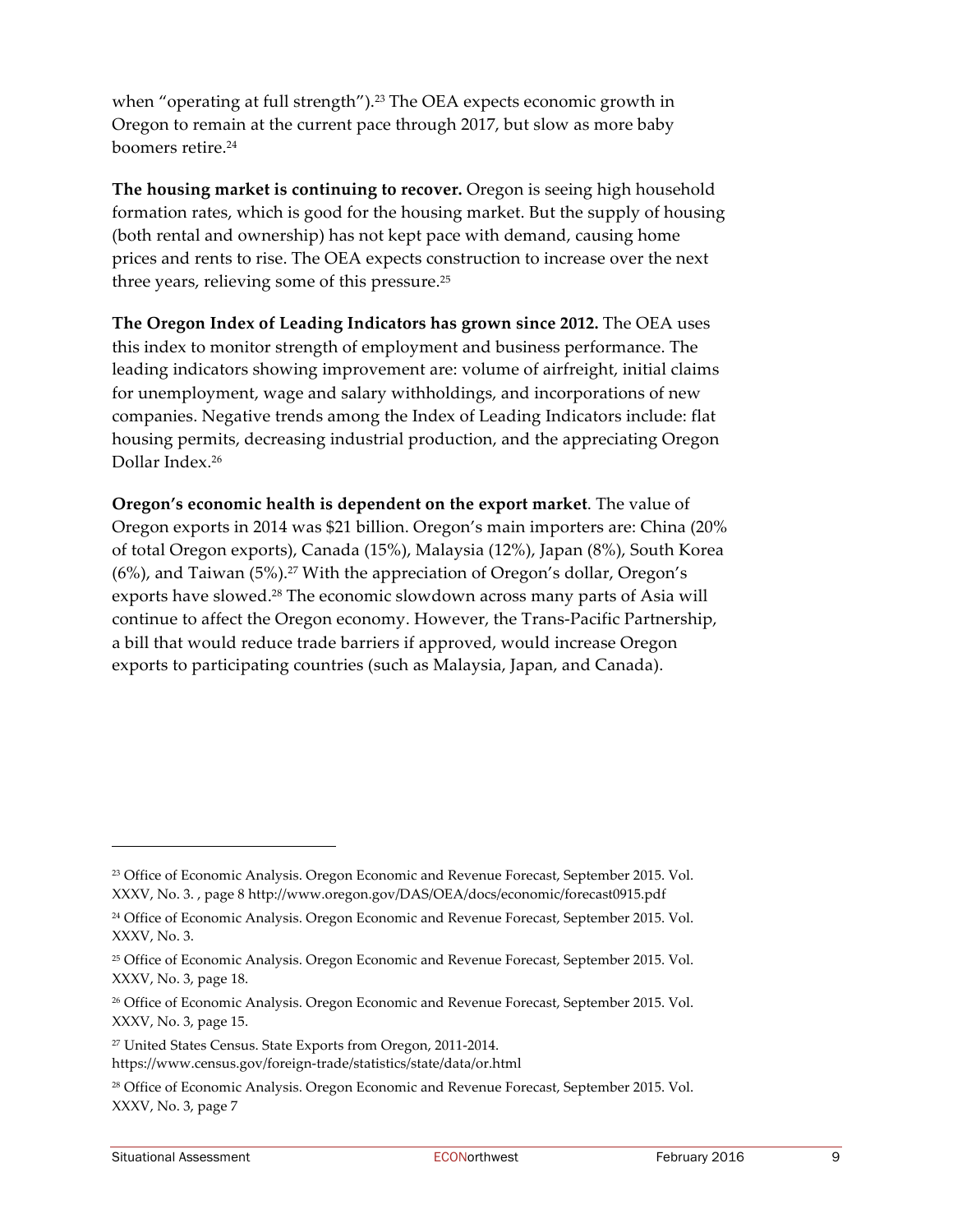# 3 Economic Development Conditions in Grants Pass and Josephine County

Public-sector economic development policy focuses on creating economic prosperity. This chapter describes direct indicators of economic prosperity. For each indicator, the situational assessment compares Josephine County to other counties in the Southwest Oregon Region (Coos, Curry, Douglas, and Jackson counties), the State of Oregon, and the United States. This chapter covers four categories of indicators:

- 3.1 Economic Activity
- § 3.2 Population and Employment
- 3.3 Income
- 3.4 Industry Activity

# 3.1 Economic Activity

### 3.1.1 Output

**Real per capita GDP for Grants Pass MSA was \$22,015 in 2014, which was higher than many southern Oregon counties, but lower than its neighbor, Medford; the State; and the U.S.** Real GDP per capita in these comparable geographies was as fallows:

- Medford MSA (part of Jackson County), \$30,757;<sup>29</sup>
- Oregon, \$50,568; and
- The U.S., \$52,526.<sup>30</sup>

Two factors may explain why Grants Pass MSA had a relatively low output. The first reason is that its population has a larger share of retirees (see 3.2.1 Population). The second is that educational institutions, which offer stable jobs but do not generate high output, are among the major employers of the region. Of Josephine County's top ten employers (ranked by number of employees), three are public-sector educational institutions: Rogue Community College, Grants Pass School District, and Three Rivers School District (ranked number one, three, and four, respectively). 31

<sup>29</sup> Medford is the only other MSA in the five-county Southwest region. All other southwest Oregon counties are part of a Micropolitan area. GDP is only calculated for metropolitan area.

<sup>30</sup> Bureau of Economic Analysis.

<sup>&</sup>lt;sup>31</sup> Bureau of Economic Analysis.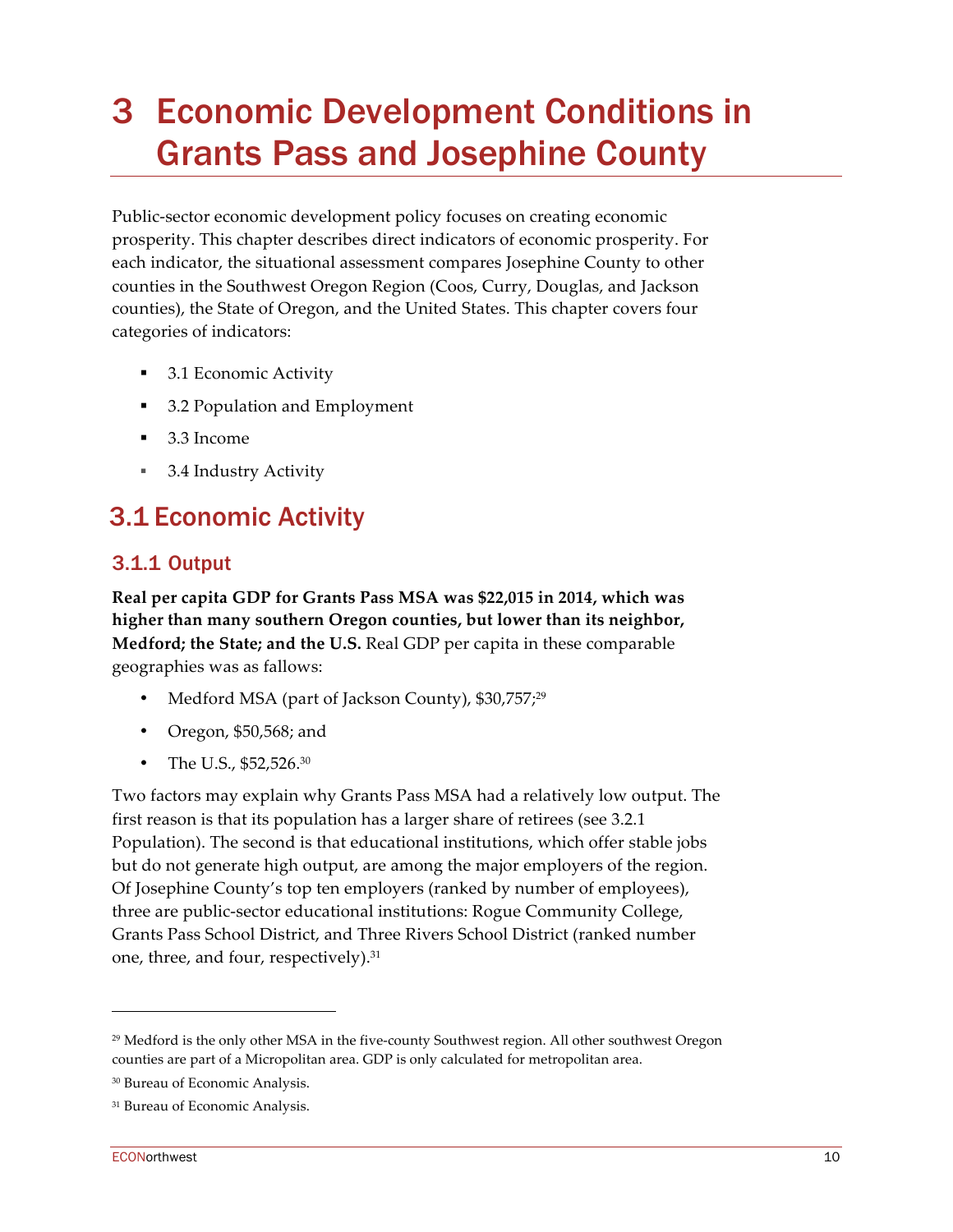### 3.1.2 Number of Establishments

**The number of businesses in Josephine County increased on par with Jackson County, the State, and the U.S. as a whole.** Counties in southwestern Oregon divide into two groups with respect to number of businesses. The first group, including Coos, Curry, and Douglas counties, experienced decreases in private businesses from 2007 to 2013. The second group, including Jackson and Josephine counties also experienced declines. But, the number of businesses leveled off in 2009 and began to grow in 2013. Josephine County's average annual growth in businesses was just behind the U.S. and Oregon at 1.1% from 2001 to 2014 32

Trends in the U.S. and the State are in line with those of Jackson and Josephine counties. The U.S. had 9.3 million private establishments in 2014. Oregon had 134,891 private establishments in 2014. From 2001-14, private businesses in the U.S. and the State grew at an average annual rate of 1.2 and 1.5%, respectively.33 During the recession (2007-2009) the number of firms decreased in all places.



Figure 1: Number of Businesses, indexed (2001=100), 2002-2014

### 3.2 Population and Employment

This section shows the population and employment trends for Josephine County.

### 3.2.1 Population

**Josephine County's population was 83,599 in 2014, placing it in the middle of the pack for southern Oregon counties. <sup>34</sup>** Of the comparison counties in Figure

<sup>33</sup> Bureau of Labor Statistics. QCEW data.

<sup>34</sup> Bureau of Economic Analysis. 2015 Local Area Personal Income and Employment. Table CA1 Personal Income, Population, Per Capita Income. http://www.bea.gov/itable/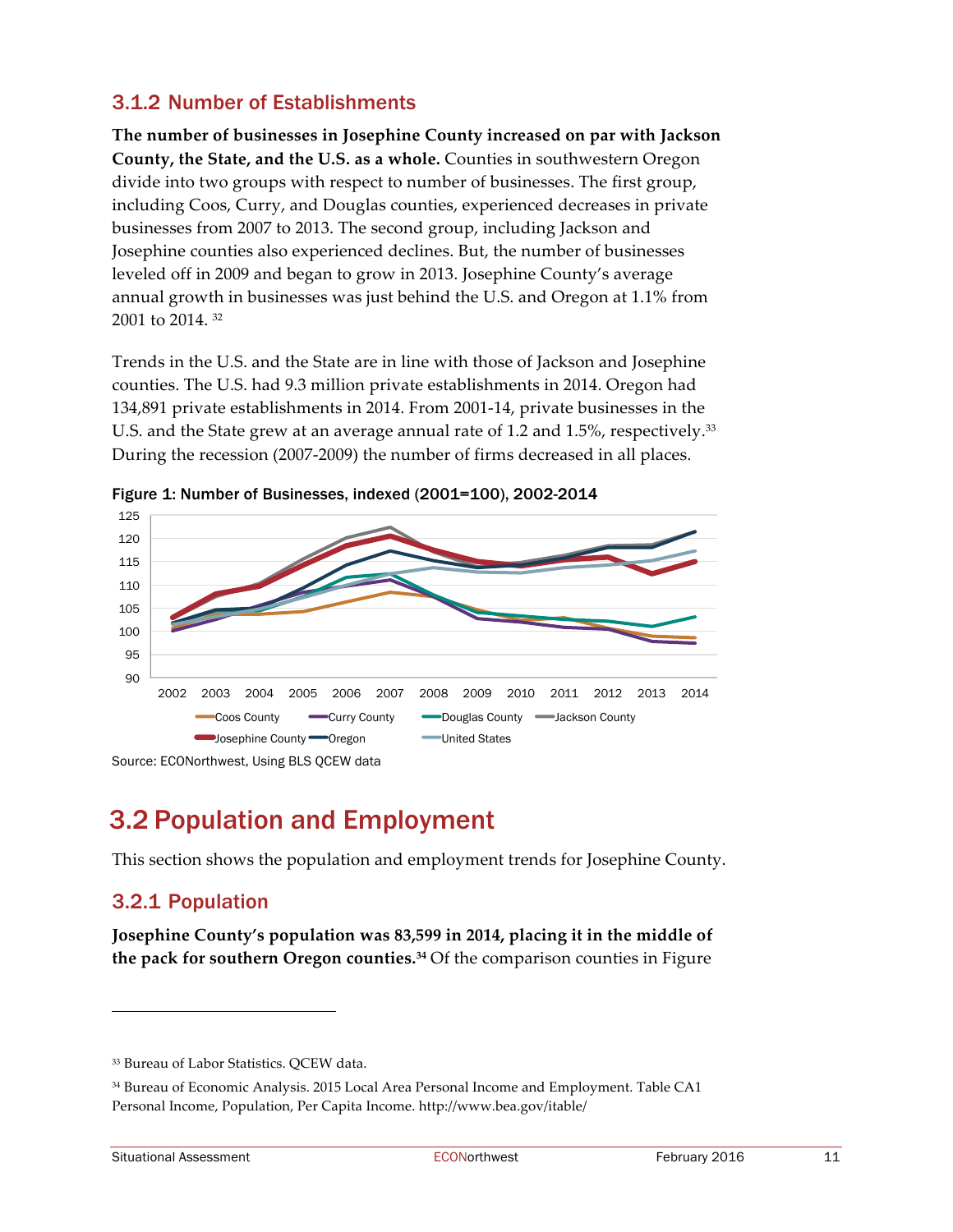2, two are larger (Jackson County with 210,027; Douglas County with 106,972) and two are smaller (Coos with 62,475; Curry 22,335).



Figure 2: Population Growth, Indexed, 2001-2014 (2000 = 100)

**Historically, Josephine County had more population growth than other southwest Oregon counties, Oregon, and the U.S.** From 1969 to 2000, Josephine County's population grew at an average annual rate of 2.5%. From 2000 to 2014 Josephine County's average annual percent change in population was 0.7%. **35**

**But, relative population trends are changing: a higher share of people moved to Jackson and Curry counties in 2014 than to Josephine County.** In 2014, immigrants (including those from other cities, counties, states, or countries) comprised 5.8% of Josephine County's population. Jackson County's in-migrant share was 6.6% and Curry County's was 9.2% that same year.



Figure 3: Annual Percent Change in Population, 2000-2014

Source: ECONorthwest using BEA data

<sup>35</sup> Compared to Jackson Counties (1.1 percent), Oregon (1.1 percent), and the United States (0.9 percent)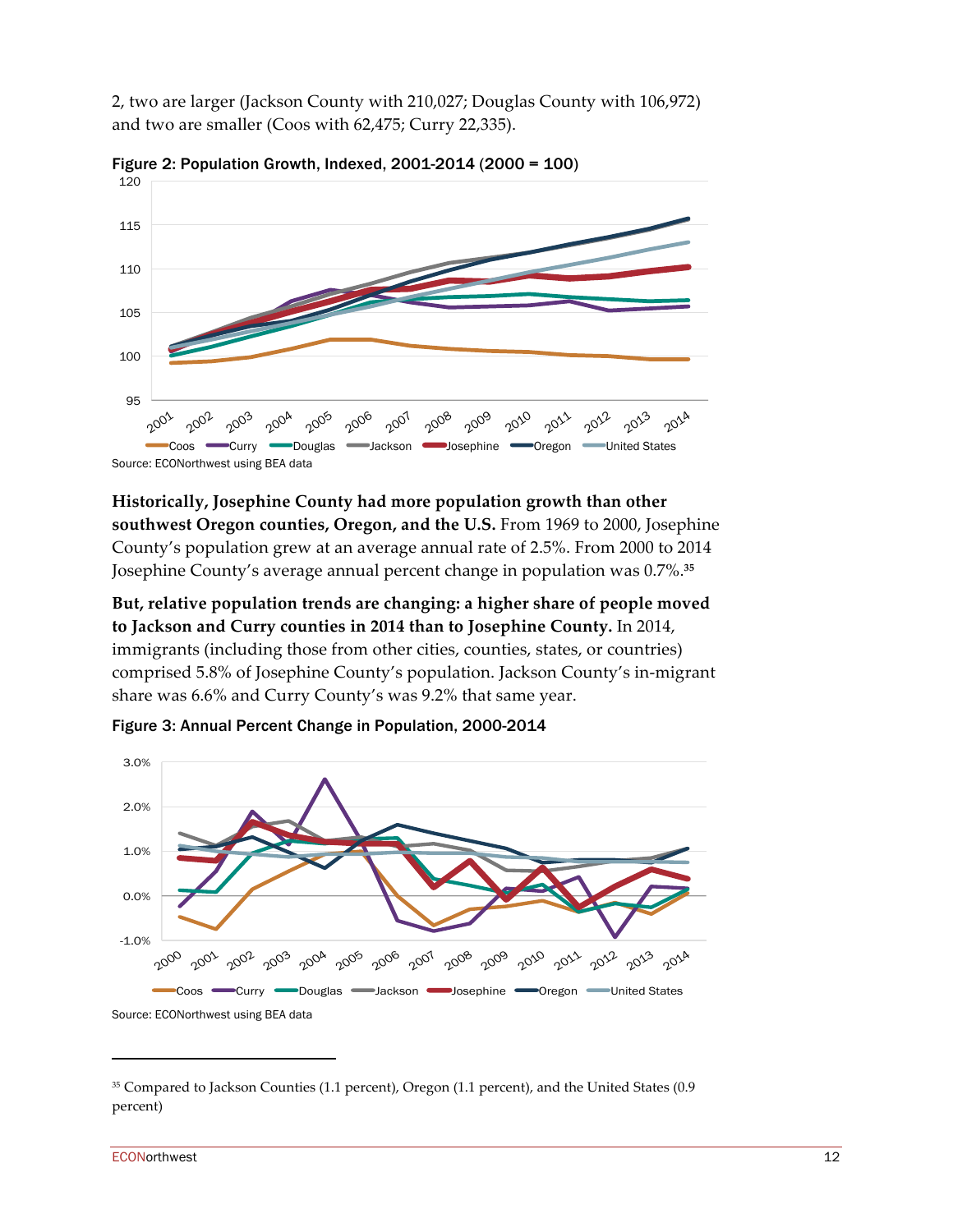**The OEA forecasts that Josephine County's population will grow at a moderate rate of 1.16% per year from 2015 to 2030, which is in line with the State as a whole.** Oregon's forecasted annual growth rate for the same time period is 1.17%. 36

**Josephine County has a relatively old and aging population.** Josephine County's share is larger than Oregon's (19%) and the U.S. (17%), as well as most southern Oregon counties. Curry County is the only county in southwest Oregon to have a larger share of people 65 and older (33%). This aging population will increase demand in health care services and replacement workers.



Figure 4: Age Groups 16 and older as Share of Total Population, 2014

Source: ECONorthwest using U.S. Census 5-year estimates

### 3.2.2 Employment

**Josephine County has a relatively low employment-to-population ratio.37** The U.S. share (58%) gives a sense of the participation rate needed to keep the U.S. economy running. Subareas of the U.S. may differ, and the smaller the subarea the more likely it is to vary from the average. Low percentages suggest high unemployment, high percentages of retirees, or both.

In 2014, the Josephine County's employment-to-population ratio was 41%. Oregon, the U.S., and most other counties in southwest Oregon had higher employment to population ratios in 2014. Figure 4 suggests the explanation: a much higher than average percent of the population is over 55 years old.

<sup>&</sup>lt;sup>36</sup> Office of Economic Analysis. Long term Population Forecast for Oregon and its Counties, 2000-2040. March 2013. http://oregon.gov/das/oea

<sup>37</sup> Employment to Population ratio was calculated using a working age population (workers 16 and older).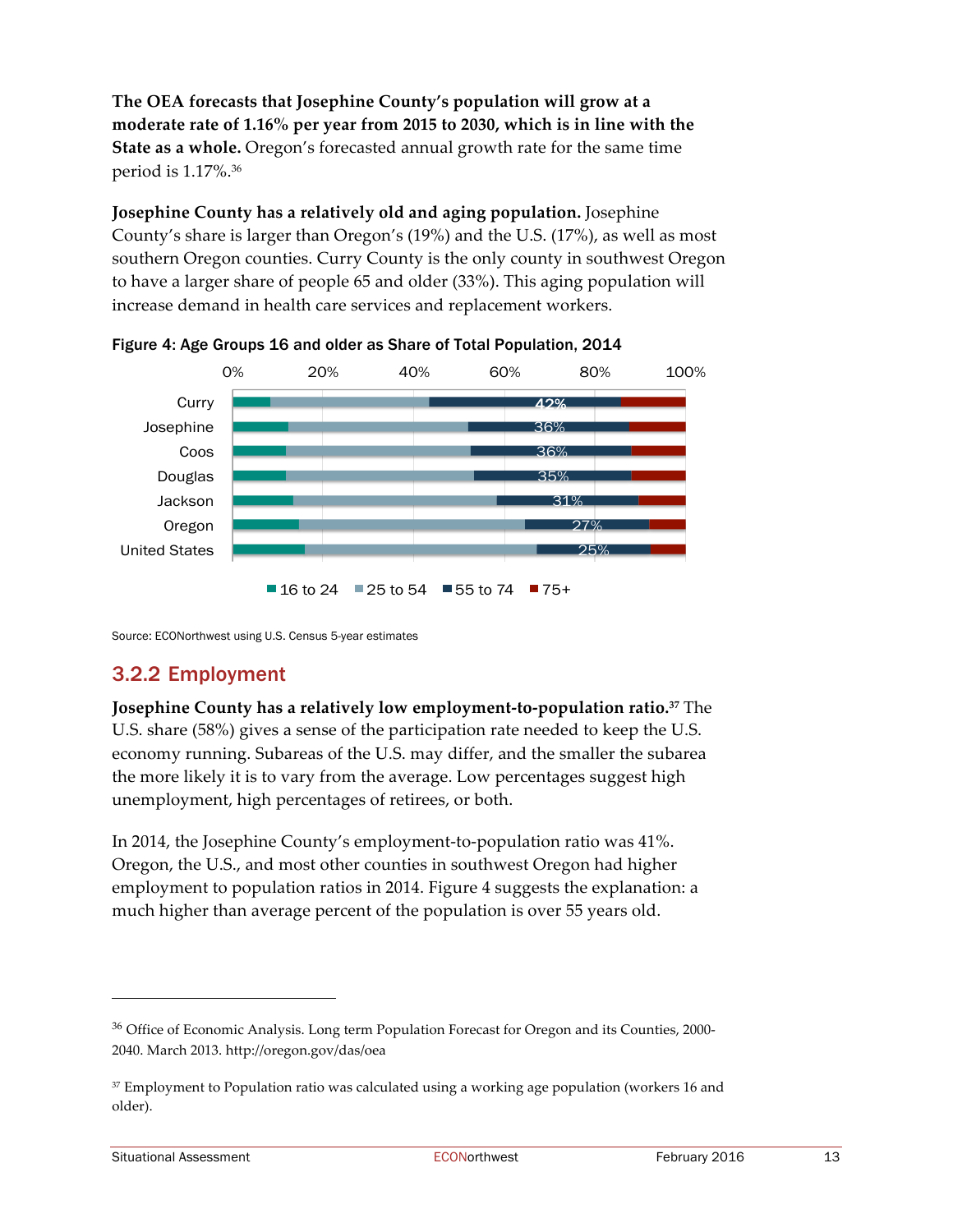

#### Figure 5: Total Employment to Working Age Population Ratio, 2014



Figure 5 may slightly understate true employment population ratios. These ratios use the total working age population, as opposed to the civilian, noninstitutionalized population. The difference between the two is that the latter excludes persons who are in the military or institutions like prisons, four-year colleges, mental institutions, or nursing homes—those not available for work. The Census does not report the historical civilian non-institutionalized population data for all local geographies on an annual basis, hence the use of the total working age population. But, the difference between the two ratios is small: across all geographies in 2014, a year in which both population counts are available, there is only a one percent difference in the ratios.

**Southwest Oregon, Oregon, and the United States all had decreasing ratios of employment to population from 2009 to 2013.** Josephine County had the largest decline, with an average annual change of -5.3% from 2009 to 2014.38 The relatively large percentage of retirees in the County is likely largely responsible for this trend.



Figure 6: Ratio of Total Employment to Working Age Population, 2009-2014

Source: ECONorthwest using U.S. Census 5-year estimates

<sup>38</sup> Coos (-.06%), Curry (-2.1%), Douglas (-2.6%), Jackson (-1.8%), Oregon (-1.2), and the United States (-0.7%)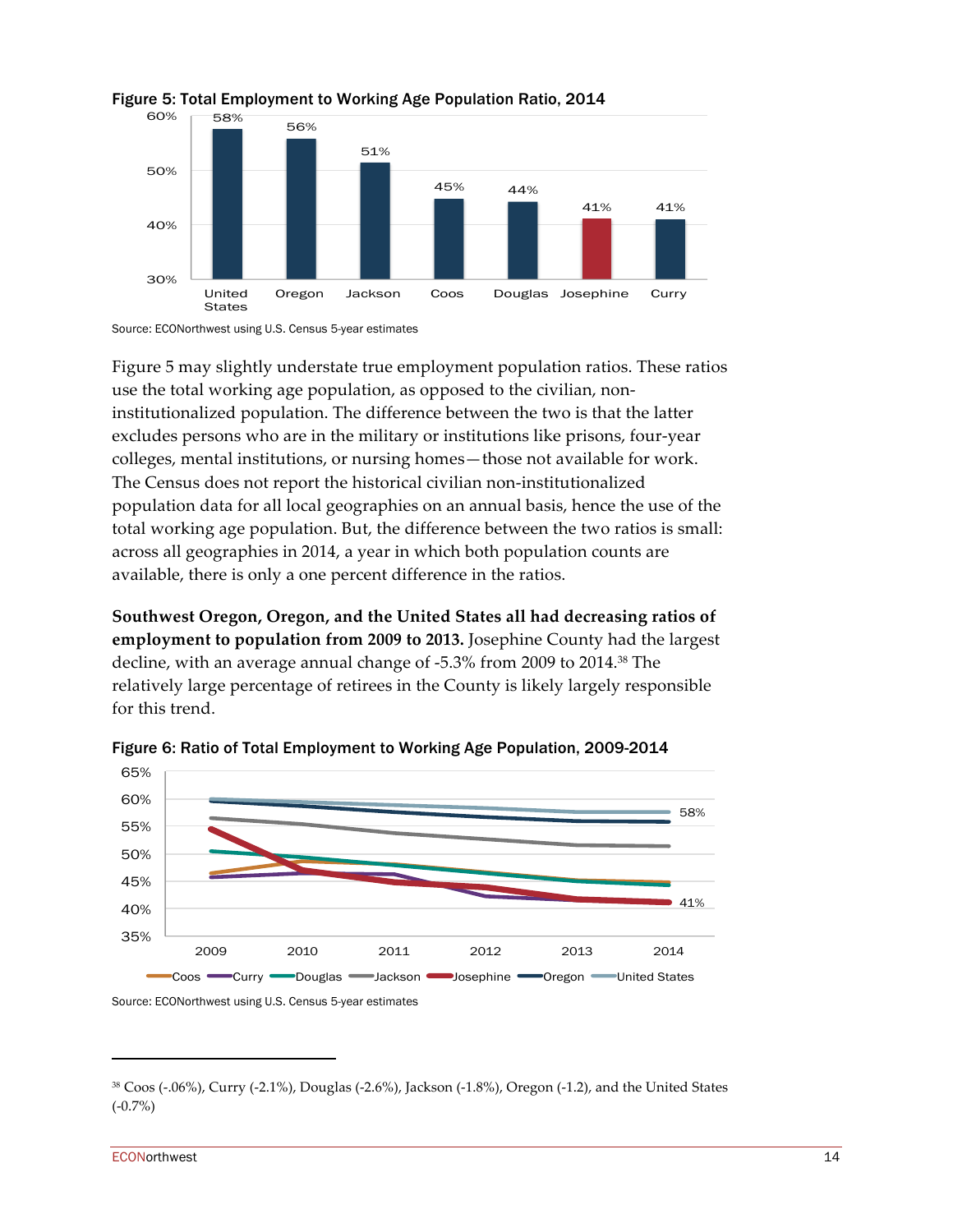### 3.2.3 Unemployment

**Josephine County's unemployment rate in 2014 was 9.7%, which was higher than most comparable geographies.** Jackson, Douglas, and Coos counties had lower unemployment rates in 2014. Oregon's unemployment rate for 2014 was 7.0% and the U.S was 6.2%. 39 Although Josephine County's unemployment rate is relatively high, it has improved the most since the recession.



Figure 7: Josephine County Unemployment Rate, 2000-2014

Source: ECONorthwest using BLS Local Area Unemployment Statistics.

### 3.3 Income

**Josephine County had the lowest per capita income compared to other southwest Oregon counties, Oregon, and the United States in 2014.** The large percentage of retirees and high unemployment rate are largely responsible for this trend.



Figure 8: Josephine County Per Capita Income, 2014

Source: ECONorthwest, using BEA data

<sup>39</sup> Bureau of Labor Statistics. 2015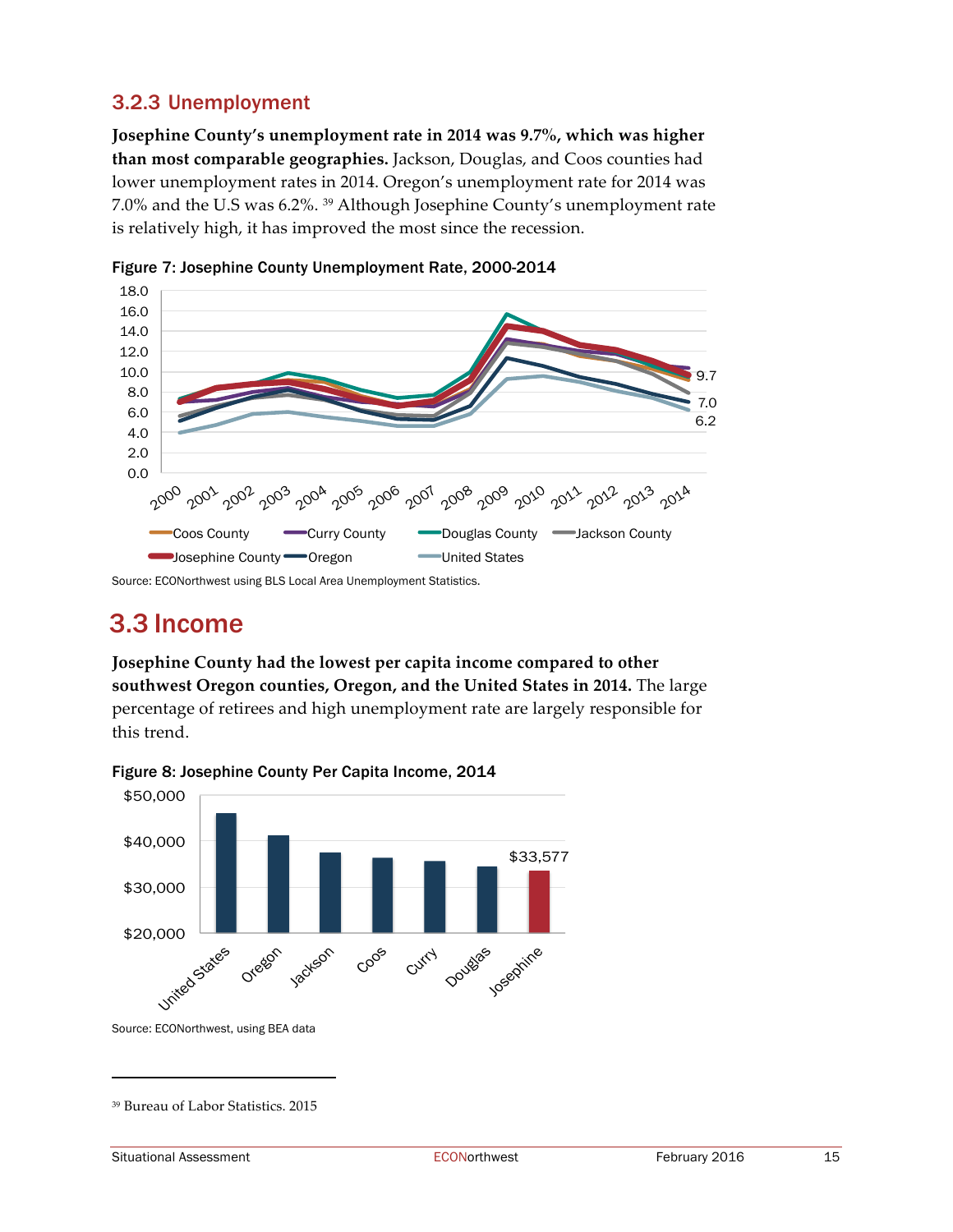**Growth in per capita income over the last 15 years is on par with the State as a whole and many southern Oregon Counties.** Josephine County had a 0.6% annual average increase in real per capita income from 2001 to 2014, which is 0.1% greater than the State as a whole. Three counties experienced the same or lower rates of growth: Douglas and Curry counties experienced the same average annual growth as Josephine, and Coos County saw an annual average growth rate of 1.1% during this same time period. The U.S. led the pack with an annual average increase of 0.8%. 40

**Median income trends parallel per capita income trends.** Josephine County's median household income in 2014 was \$36,870. It is lower than Jackson County (\$44,918), Oregon (\$51,657), and the U.S. (\$53,657). Household income has not recovered to its pre-recession level, which peaked at \$46,967 in 2006.<sup>41</sup>

**Income trends derive from the population and employment trends described in this chapter. Josephine County has an older population, and relatively high unemployment. This combination results in Josephine County having a lower per capita income compared to all other geographies shown in** Figure 8**.** 

## 3.4 Industry Activity

**Trade, Transport, and Utilities and Education and Health services employed the greatest share of people in Josephine County in 2014.** This fact is largely due to the concentration of major employers in these two industries. The four largest employers in the County in 2009 are in the Education and Health Services industry: Rogue Community College (919 employees), Three Rivers Hospital (900 employees), Grants Pass School District (670 employees), and Three Rivers School District (645 Employees) were the top four employers. Wal-Mart and Fred Meyers dominate the retail stores sector and were the  $5<sup>th</sup>$  and  $12<sup>th</sup>$  largest employers in Josephine County with 470 and 220 employees, respectively.42

<sup>40</sup> All amounts are in 2014 Dollars.

<sup>41</sup> U.S Census ACS 1-Year estimates

<sup>42</sup> Major Employers in Josephine County. Grants Pass and Josephine County Chamber of Commerce. 2009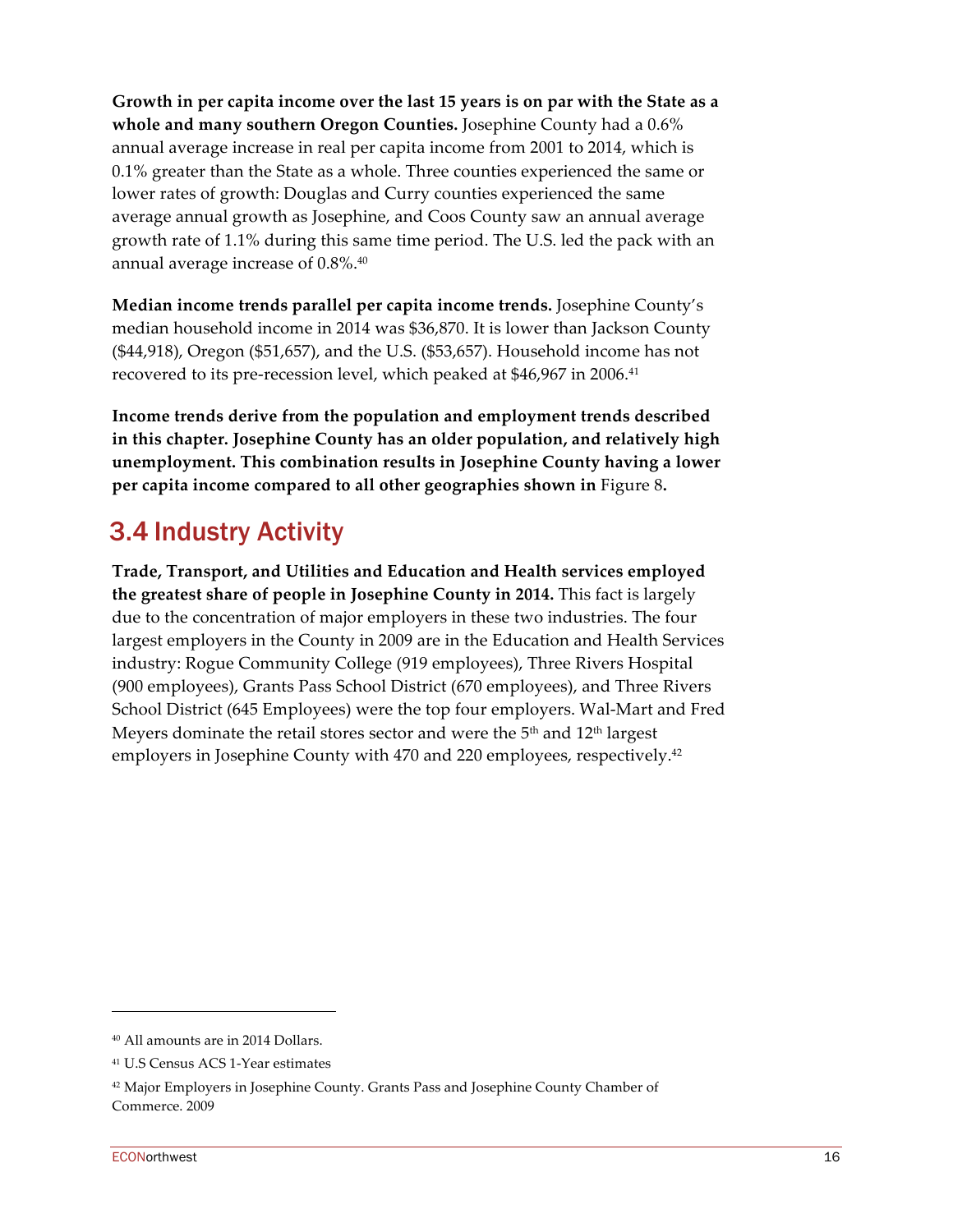

#### Figure 9: Employment by Industry, Josephine County, Total and Difference 2014 and 2001

Source: ECONorthwest using BLS QCEW data

**Growth in the education and health services industry bodes well for the local economy.** This industry has two benefits: (1) it can be a traded sector industry in that customers may spend federal transfer payments that bring new money into the local economy, and (2) these jobs pay comparably higher wages. 43

**Josephine County has a higher relative concentration of employment in the Manufacturing, Transport and Utilities, Financial Activities, Education and Health Service, and Other services sectors.** Figure 10 shows Josephine County's Location quotients (LQ) compared to the southwest Oregon County regional average44 and to the State.45 Location quotients are often used to suggest evidence of comparative advantage—for a concentration of an industry to exist in one place, industry must be more productive there than it would be somewhere else.

<sup>&</sup>lt;sup>43</sup> Tauer, Guy. Spotlight on Rogue Valley Manufacturing: Recovery From The Great Recession. January 4, 2016. State of Oregon Employment Department. https://www.qualityinfo.org

<sup>&</sup>lt;sup>44</sup> Region is comprised of Coos, Curry, Douglas, and Jackson Counties.

<sup>45</sup> Location quotients are often used to suggest evidence of comparative advantage. This is because for a concentration of an industry to exist in one place, it must be because that industry can be more productive there than it could relative to existing somewhere else.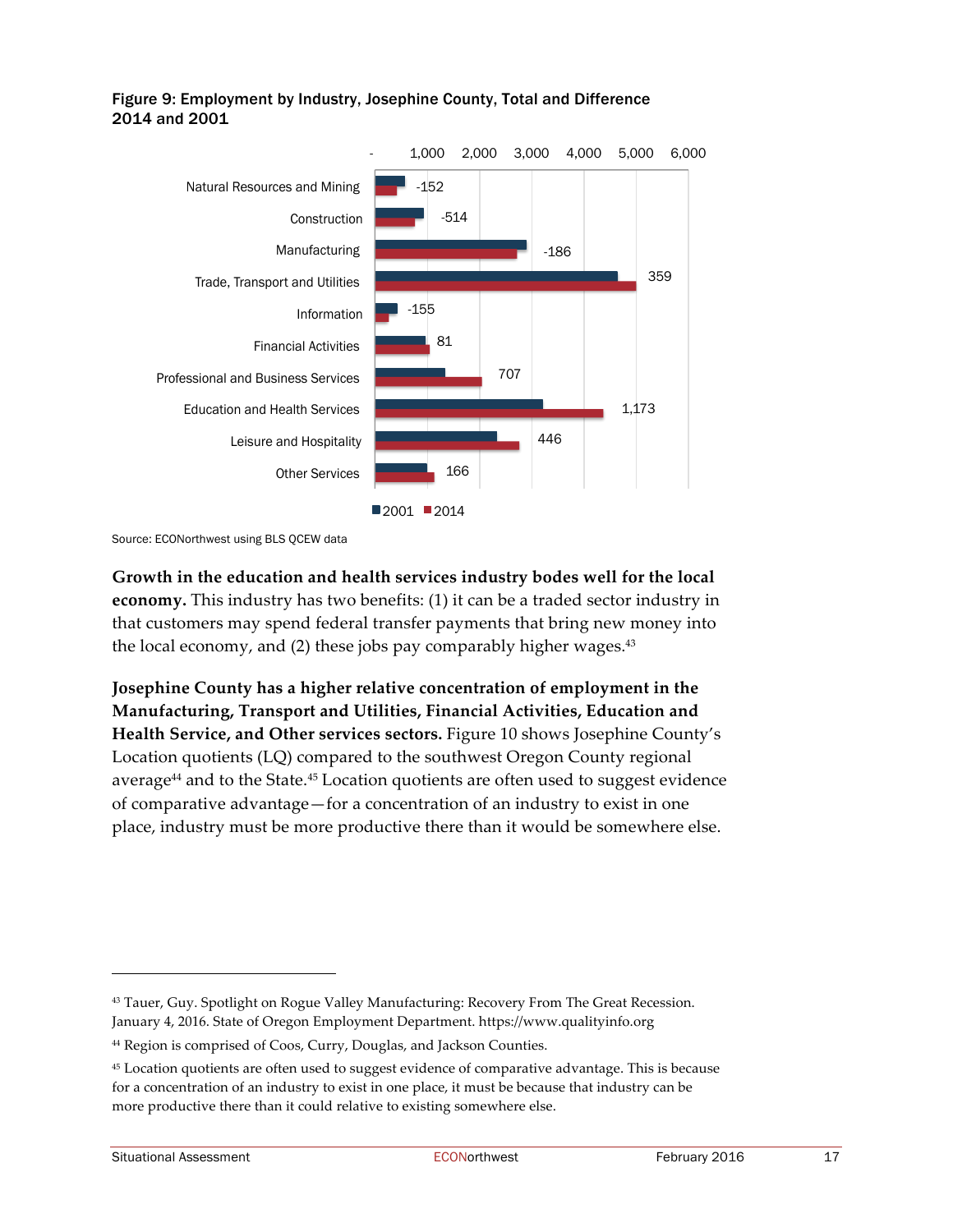



Source: ECONorwest, using BLS QCEW data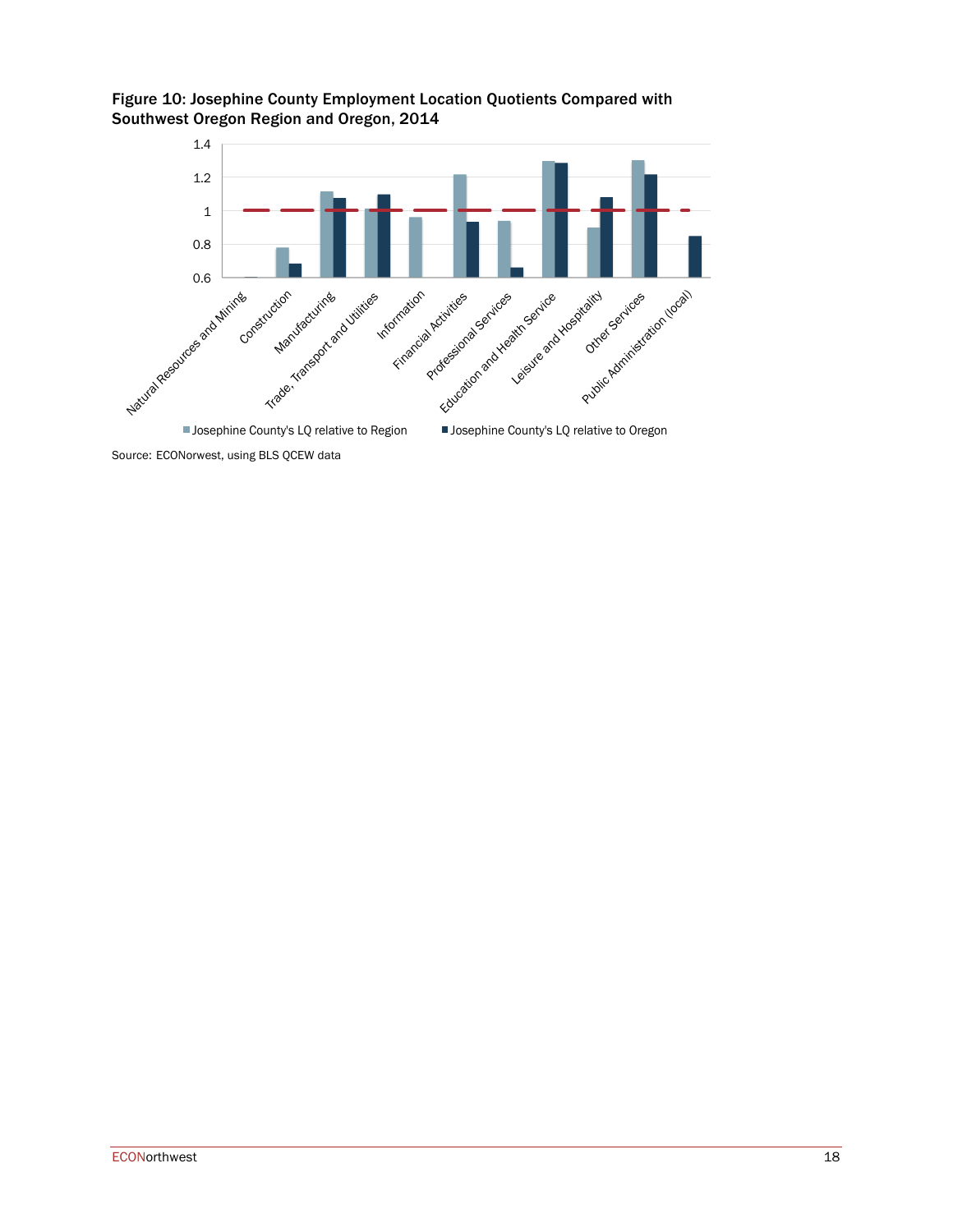# 4 Conditions that Impact Economic Development

Government has a comparative advantage in creating positive effects on economic development factors for the following factors of production:

- Labor: workforce development and education (Section 4.1)
- § **Land and Buildings**: the planning and entitlement of land so that it is ready for the development of buildings (Section 4.2)
- § **Infrastructure**: so that sites are connected to what is needed to support buildings and the operations they house (Section 4.3)
- § **Services**: the kinds of things that businesses need to support operations and their employees need to support quality of life (Section 4.4).

For these four factors of production, it is not simply the case that local government *might* be able to do something to improve quality or reduce cost. Rather, historical precedent has created an expectation by both the private and public sectors that local government *must* do something to improve their quality and value.

For that reason, we view government actions with respect to these factors of production as the bedrock of a local economic development policy. Before proceeding to fancier and more speculative actions (e.g., building incubator space, subsidizing "target" industries), a local government should first ensure that it is doing a good job of providing the facilities and services that business expects it to provide.

# 4.1 Labor: Workforce Development and Education

### 4.1.1 What and Why

The relative productivity and cost of *labor* is the single most important cost factor for most businesses (especially service businesses). Other things being equal, firms want higher labor productivity—more output per dollar spent on labor which is a function of both the costs and skill of labor. Businesses that are "footloose" (not strongly tied to a particular location—for example, businesses that extract and process natural resources) and looking to expand will look for locations where they can find the best labor value (a pool of appropriately trained workers and competitive wage rates).

Government can help retain and attract businesses by providing high-quality public education (K–12, college, and university) and training, and coordinating public and private education and training efforts to ensure a robust and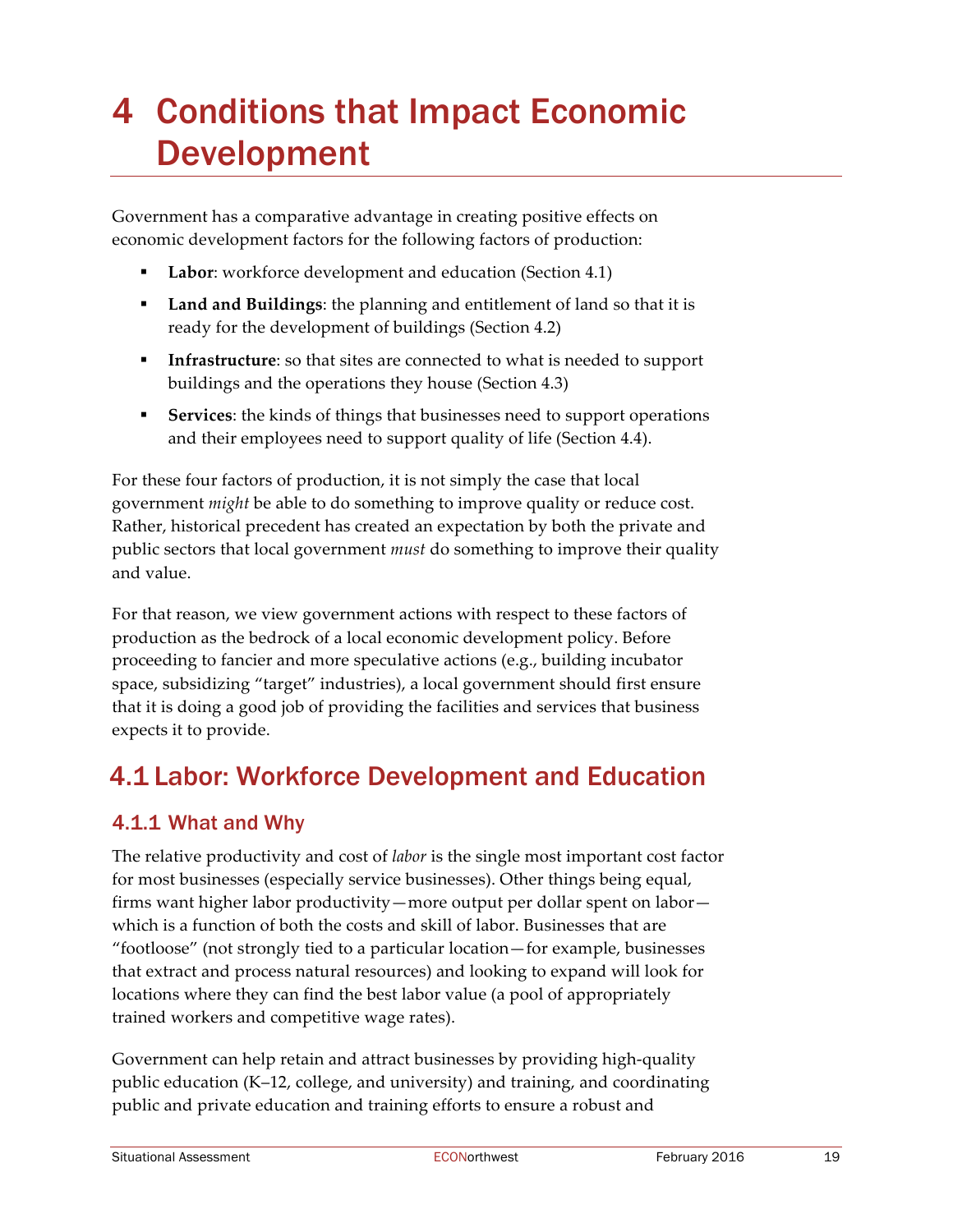responsive system. Increasingly, many governments choose to focus their efforts on promoting *access to opportunity* for diverse populations, as diversity in the workforce can benefit the private sector bottom line.

Governments may also attempt to attract an educated and skilled labor force through *placemaking* (which overlaps with 4.2, Land, actions below). Such investment in the public realm can make a region more attractive to households and reduce the difficulties and costs to businesses of attracting and retaining labor. The literature of economic theory (and increasingly the empirical literature) is clear that quality of life factors affect people's desire to live in a certain place, and that a perceived high quality of life can offset wages.

### 4.1.2 Conditions Assessment

The conditions assessment for workforce development and education is split into the four categories: labor force characteristics, K-12 education, higher education, and workforce training. The first is about who needs to be provided education and training; the next three are about different levels of education and training. Each category makes different contributions to the education and training of the workforce, and requires targeted actions to address opportunities.

Criteria for evaluating labor supply or the effectiveness of public policies aimed at workforce include labor force participation rates, employment, unemployment rates, and participation rates in workforce training programs.

### Labor force characteristics

The City of Grants Pass has an unemployment rate higher than the State average, and it has increased since 2005. It peaked at 16.5% in February 2009, and has decreased since the recession, to 9.6% in 2014, and 7.6% in September 2015. The downward trend in the unemployment rate is a positive sign.

On one hand, high unemployment may be "structural" and may signify a longrun decline or lack of growth in regional economic prospects. On the other hand, if unemployment is the result of a cyclical downturn, then a qualified labor pool may be ready to support business expansion. The implications of a high unemployment rate for economic development policy are ambiguous without further evaluation.

Focus group participants said the City of Grants Pass and Josephine County have difficulty recruiting and retaining skilled labor. Relatively low wages and the absence of social opportunities discourage young professionals from continuing to work in the City and County. The implication here is that unemployment is due in part to structural issues in the economy.

Economic development policies to address these issues might include: (1) providing better workforce training to develop the local labor market, and (2)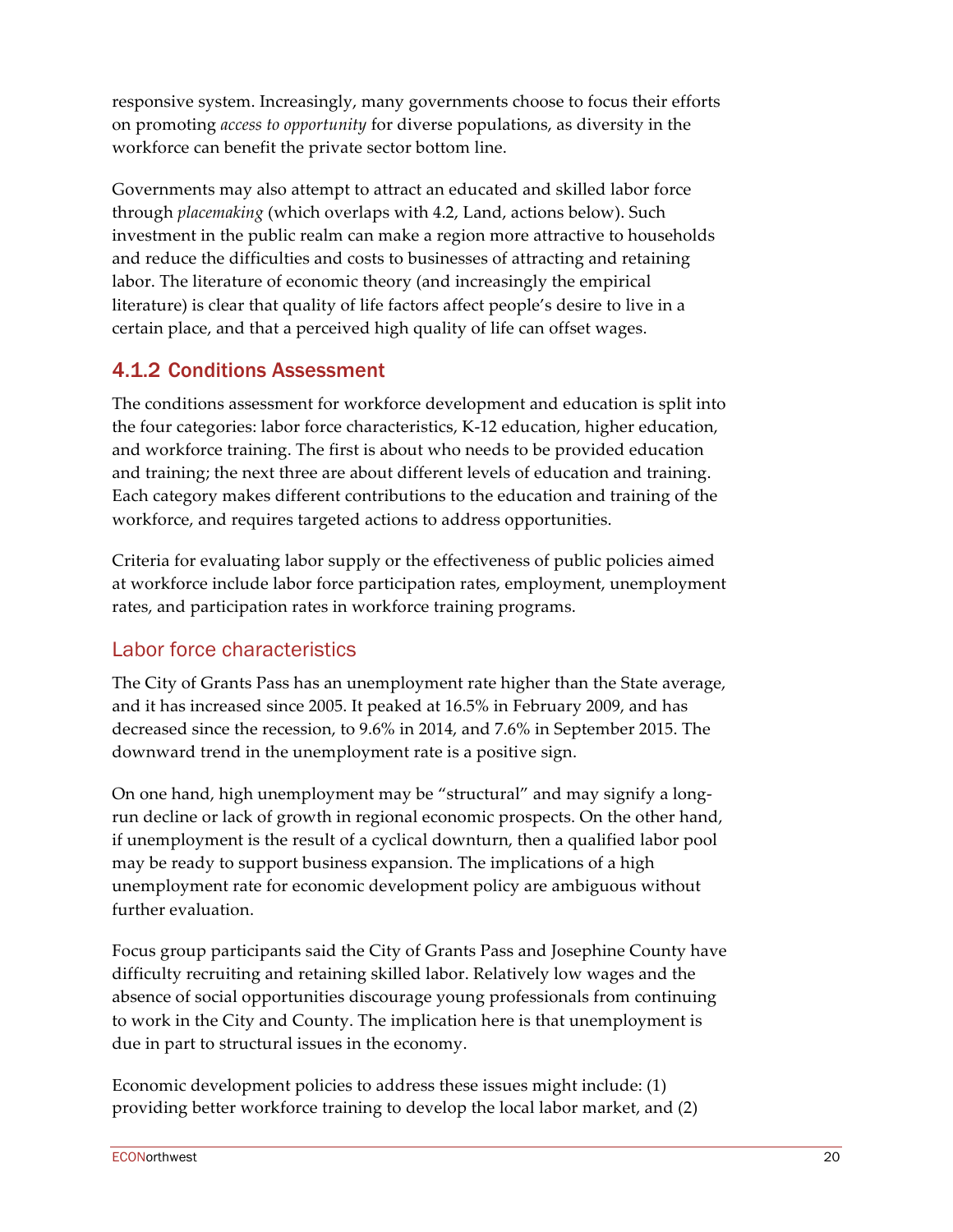market locational advantages and natural amenities to retain and attract skilled employees seeking a high quality of life.

### K-12 Education

When deciding where to move, households often consider school quality as an important factor. School quality is not instrumental in the development of the incumbent labor force, but it can also attract families that will grow the current and future labor force.

Two school districts serve Josephine County and the City of Grants Pass: Grants Pass School District and Three Rivers School District. The Oregon Department of Education requires school districts to release annual report cards about performance. Third parties also rank school districts and individual schools. Households seeking information about school quality may look at any of these sources when deciding where to move.

#### **Grants Pass School District**

Key findings from the annual report card include:

- The high school graduation rate is comparably good. According to its report card 73% of students earned a standard diploma within four years of entering high school in 2013-2014, roughly the State average, but higher than its like-district average of 60.9%.<sup>46,47</sup> In 2013-2014, 80.3% of students earned a regular, modified, extended, or adult high school diploma or completed a GED within five years of entering high school, compared to 82.1% statewide and 78% in like-districts.<sup>48</sup>
- But, fewer high school graduates pursue higher education postgraduation in the school district as compared to the State. For 2012-2013 graduates in the District, 51.6% of students enrolled in a 2- or 4-year school within 16 months of graduation, as compared to 60.5% in Oregon and 49.3% for like-districts.49

Grants Pass School District has received the following objective, third-party ratings:

§ **School Digger.** School Digger rates school districts and schools in all 50 states. It ranked Grants Pass School District 45<sup>th</sup> out of 148 districts in Oregon. It ranked Grants Pass High School 193rd out of 292 high schools.<sup>50</sup>

<sup>46</sup> According to the Oregon Department of Education, like-districts are demographically similar.

<sup>47</sup> Grants Pass SD 7 Report Card, 2014-15.

<sup>48</sup> Grants Pass SD 7 Report Card, 2014-15.

<sup>49</sup> Grants Pass SD 7 Report Card, 2014-15.

<sup>50</sup> School Digger. Schooldigger.com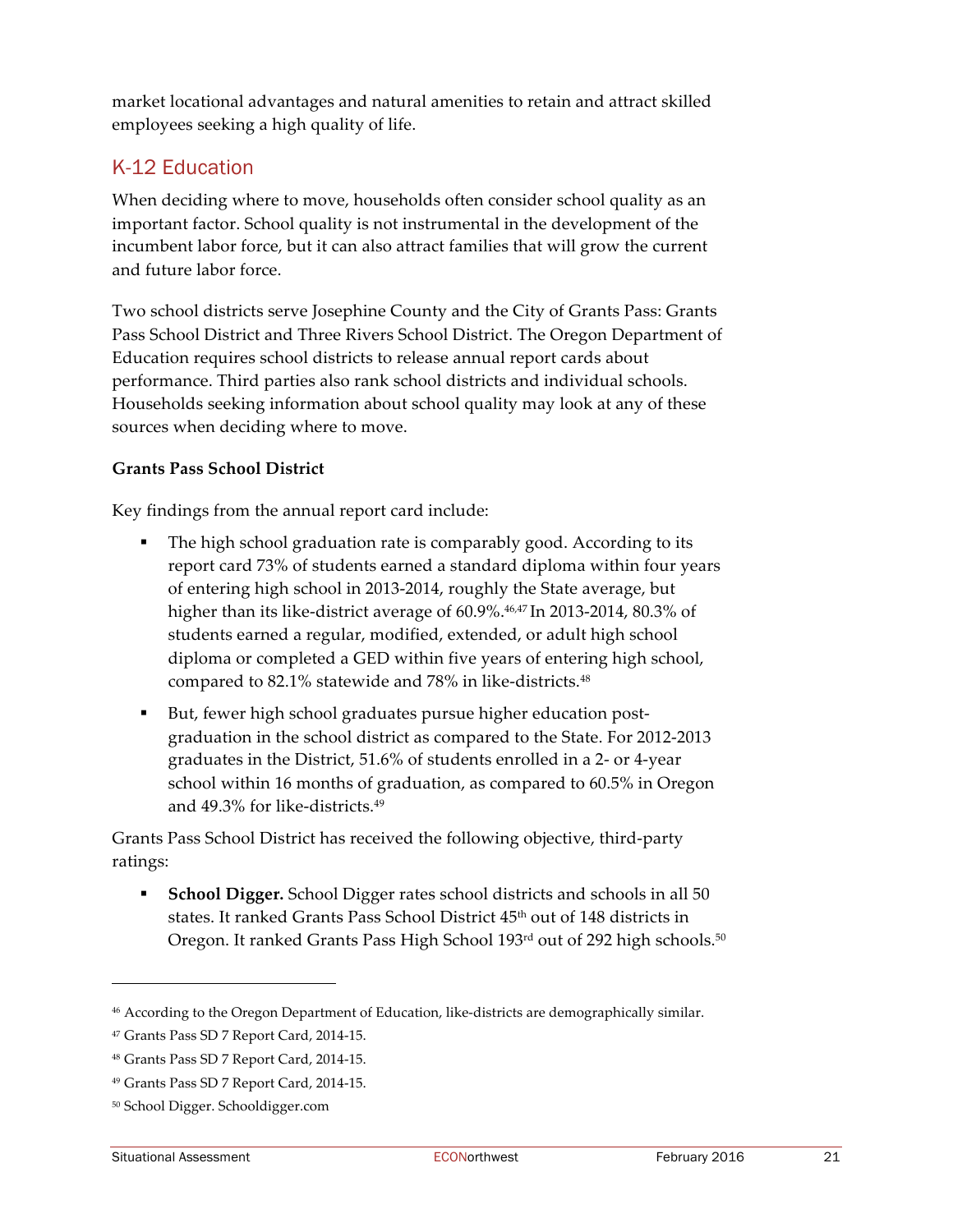- § **U.S. News Best High Schools.** Grants Pass High School received a Bronze rating from U.S. News, based on state test performance and college readiness. A bronze rating indicates the school outperforms statistical expectations for students in its state, and disadvantaged students (black, Hispanic, and low-income) outperform disadvantaged students in the state.<sup>51</sup> U.S. News rated Grants Pass High School below the Oregon average for college readiness.<sup>52</sup>
- **The Oregonian.** The Oregonian compiled information presented in individual school report cards to provide proficiency and growth ratings. The district's schools received ratings that ranged from very low to very high, with most falling somewhere in the middle. Grants Pass High School received a low rating in reading proficiency and growth. Highland Elementary School received high English and math proficiency scores, but average growth scores.<sup>53</sup>

#### **Three Rivers School District**

Key findings from the annual report card include:

- § According to its report card, 64.8% of students earned a standard diploma within four years of entering high school in 2013-2014, lower than Oregon's rate of 72% but higher than the like-district average of 50.1%. In 2013-2014, 81% of students earned a regular, modified, extended, or adult high school diploma, or completed a GED within five years of entering high school, compared to 82.1% statewide and 69.5% in like-districts.<sup>54</sup>
- The percent of students who pursue higher education within 16 months post-graduation in the school district (59.1%) is slightly below the state average (60.5%), but much higher than its like-district average (51.8%).
- § The report card identifies tree schools (two elementary and one middle school) as model schools in 2013-14. Model schools are "high poverty schools that were ranked in the top 5% of Title 1-A schools in the state based on Oregon's rating formula…[and] serve as models of successful student outcomes."

Three Rivers School District received the following objective, third-party ratings:

<sup>51</sup> U.S. News Best High Schools. How U.S. News Calculated the 2015 Best High School Rankings. http://www.usnews.com/education/best-high-schools/articles/how-us-news-calculated-therankings

<sup>52</sup> U.S. News Best High Schools. http://www.usnews.com/education/best-high-schools/oregon

<sup>53</sup> 2015 Grants Pass School Performance Ratings.

http://schools.oregonlive.com/performance/Grants-Pass/

<sup>54</sup> Three Rivers/Josephine County SD Report Card, 2014-15.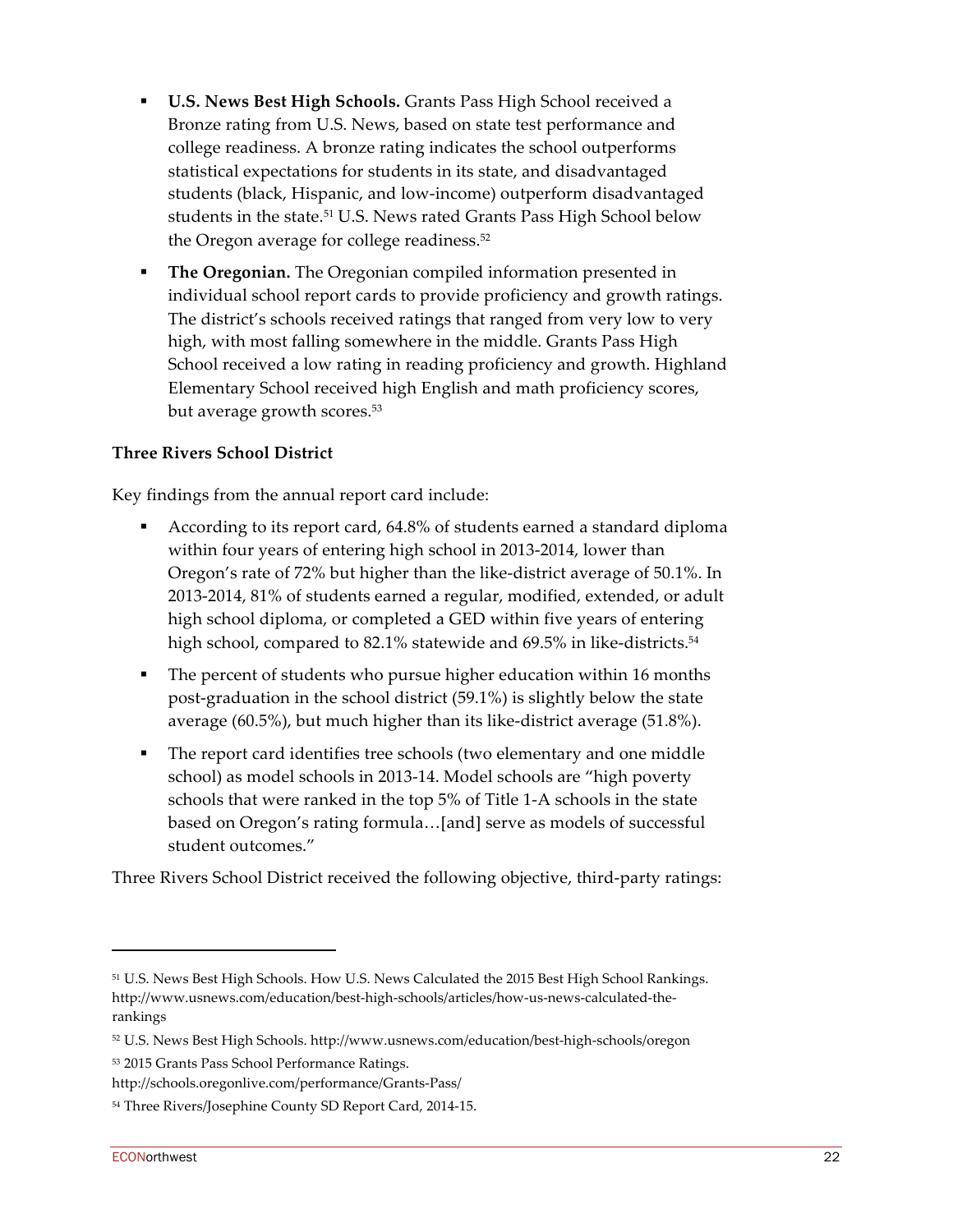- School Digger. It ranked Three Rivers School District 48<sup>th</sup> out of 148 districts in Oregon. North Valley High School ranked 142nd, Hidden Valley high School ranked 191<sup>st</sup>, and Illinois Valley High School ranked 231<sup>st</sup> out of 292 high schools.<sup>55</sup>
- § **U.S. News Best High Schools.** Hidden Valley High School received a bronze rating and is near the Oregon average for college readiness and math and reading proficiency. Illinois Valley High School received a bronze rating, but received a college readiness score below Oregon's average. North Valley High School did not receive a rating, but is near the Oregon average for college readiness and math and reading proficiency.56
- **The Oregonian.** The district's schools received ratings that ranged from very low to very high, most categorized as low, middle, or high. Williams Elementary School received very high ratings in all categories.<sup>57</sup>

### Higher Education

Rogue Community College's (RCC) main 80-acre Riverside campus is located in Grants Pass, though it has other campuses in Medford and White City. RCC had 16,584 students enrolled in RCC for the 2014-15 school year. Of this total, 8,682 attended classes in Josephine County, 6,369 of whom attended RCC at the Grants Pass Riverside campus.58

"RCC offers six two-year degrees, 73 career and technical training programs, 22 Career Pathways certifications, and a variety of short-term training, academic skills, and continuing and community education classes; plus services to the business community."59

RCC focuses its efforts largely on workforce training and post-graduate employment. Several resources include:

§ **The Cooperative Work Experience (CWE) program** enables students to earn credit for paid or unpaid on-the-job training.<sup>60</sup>

<sup>55</sup> School Digger. Schooldigger.com

<sup>56</sup> U.S. News Best High Schools. http://www.usnews.com/education/best-highschools/oregon/districts/three-riversjosephine-county-school-district-100943?int=bda6b8

<sup>57</sup> 2015 Three Rivers Josephine County School Performance Ratings.

http://schools.oregonlive.com/performance/Three-Rivers-Josephine-County/

<sup>58</sup> About RCC. http://web.roguecc.edu/about-rcc

<sup>59</sup> RCC at a Glance, 2015.

<sup>60</sup> CWE Employer Guide.

http://go.roguecc.edu/sites/go.roguecc.edu/files/dept/CWE/EmpResources/CWEEmployersGuide.p df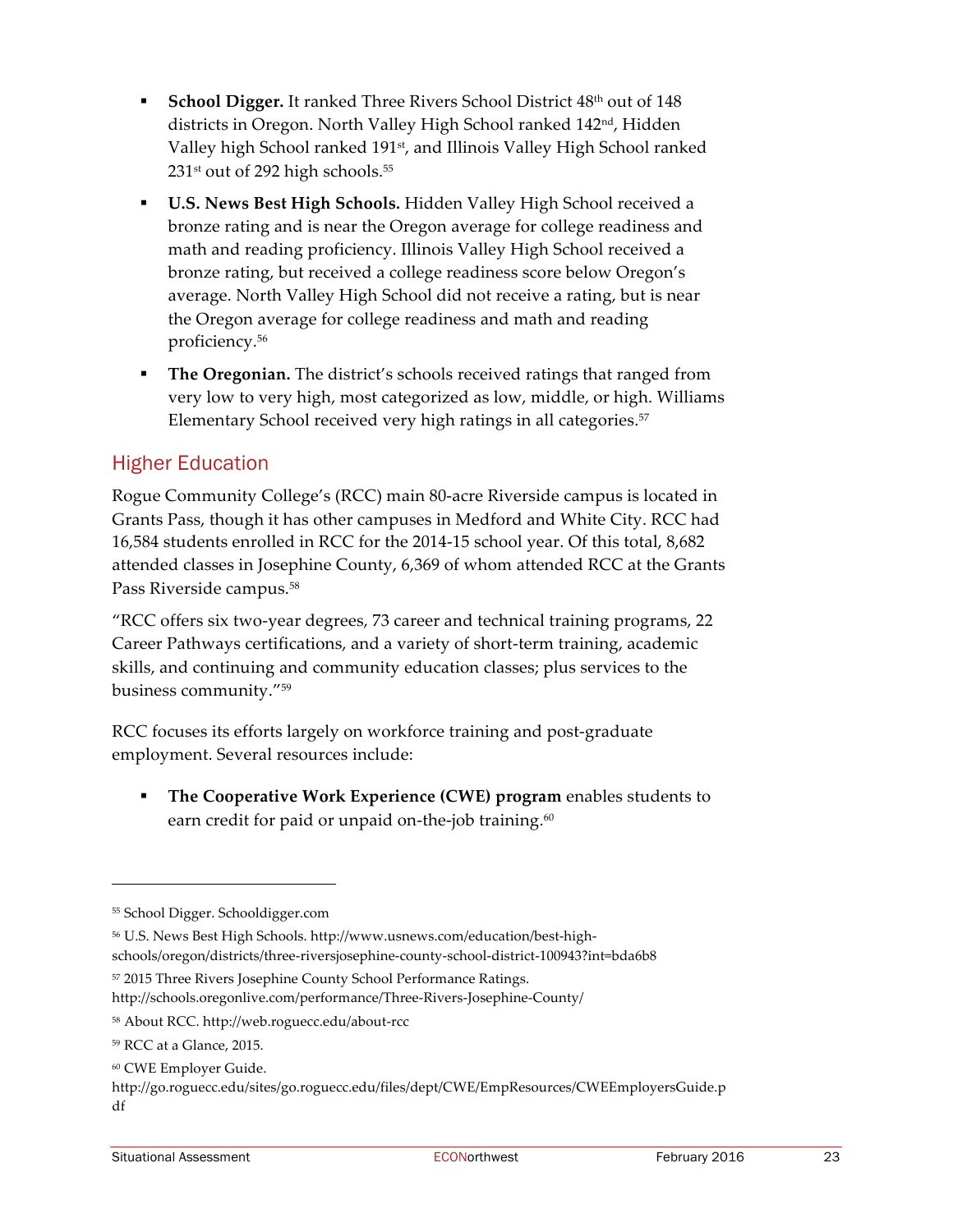- § **RCC Career Services at RCC** helps students learn about majors and careers, search for employment, write resumes and cover letters, and improve interviewing skills by conducting mock interviews.<sup>61</sup>
- § **The Pathfinder program** provides opportunities for high school students to learn about career and college opportunities in addition to taking RCC courses. Specific Pathfinder programs include S.T.E.M. and COLLEGE NOW, described below. The program is available for all students in the Rogue Valley.
	- o **Science, Technology, Engineering, and Math Academy (S.T.E.M.).** S.T.E.M. provides an introduction to career opportunities in these sectors for high school students. The program includes educational workshops, tours, and presentations as well as opportunities for mentorship.<sup>62</sup>
	- o **COLLEGE NOW.** High school students in the COLLEGE NOW program can earn free college credit (in addition to high school credit) for specific classes offered at high schools. RCC recommends five "entry points" for high school students: Oregon Transfer Module, one-year Basic Healthcare Certificate, High Technology Studies: Industrial Technology career pathways certificate, Business and Information Systems Career Pathway certificate, or the Early Childhood Education basic career pathways certificate.

### Workforce Training

RCC, discussed above, provides substantial workforce training. In addition to RCC, many businesses, the City of Grants Pass, and one non-profit also provide workforce training. Ninety-seven percent of surveyed businesses offer in-house training, 64% offer workshops, 56% report self-taught training, and 45% offer distance learning.63

The City of Grants Pass is working with the RCC Small Business Development Program to establish "Launchhouse," an incubator/business accelerator program that would mentor entrepreneurs.

The Job Council, an organization based in downtown Grants Pass, provides assistance to adults, youth, and displaced workers to enhance employability. It also provides supportive services, workshops, and job training assistance.

<sup>61</sup> http://web.roguecc.edu/career-services/

<sup>62</sup> S.T.E.M Academy. RCC Pathfinder Programs.

http://go.roguecc.edu/department/pathfinder/stem-academy

<sup>63</sup> Grants Pass Business Survey Summary Data, 2014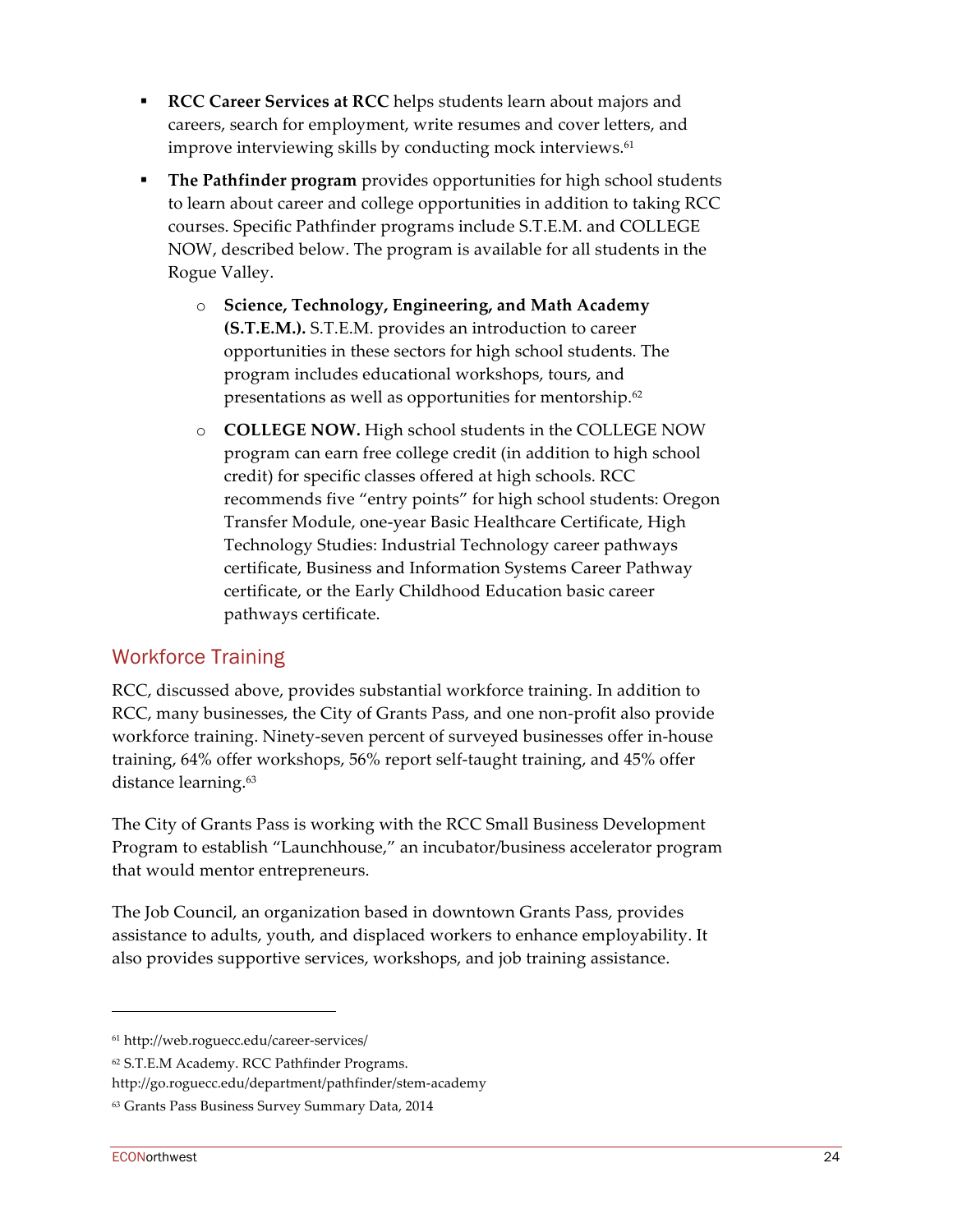Some workforce training gaps do exist. Businesses identified the following areas of need for employee training: customer service, basic workforce skills, management/supervisory, basic technical skills, basic computer skills, machinery/technology, advanced computer training, and apprenticeship programs.64

### 4.1.3 Implications for a City / County Economic Development Strategy

Regarding K-12 education in the County, evidence shows it is about average for the State as a whole, and above average for districts with similar characteristics. That leaves plenty of room for improvement.

Regarding higher education, the County does not have a state university or college and is unlikely to get one. It has a community college that is a pathway to four-year and higher degrees, and a resource for technical training. The City and County should continue to work with RCC to bolster its workforce training programs and engage students in the K-12 system with available resources stakeholders identified resource matching as a critical need.

## 4.2 Land and Buildings

### 4.2.1 What and Why

Most businesses require a physical space (e.g., office, warehouse, factory, or storefront) in which to operate, and buildings need land that is properly located, sized, serviced, and priced. Governments can support access to land and buildings with efficient planning, entitlement, zoning, brownfield redevelopment, land assembly, land cost write-down, and building improvements. Government has a critical role to play in ensuring that this key factor of production is of high quality and delivered *efficiently* in a *businessfriendly climate.* In some cases, government gets involved in supporting the development or redevelopment of buildings (e.g., urban renewal programs).

### 4.2.2 Conditions Assessment

The conditions assessment for land use is divided into the following categories: ownership and value, commercial land, residential land, and rural land. Each category has specific challenges that require specific actions to improve economic development conditions.

<sup>64</sup> Grants Pass Business Survey Summary Data, 2014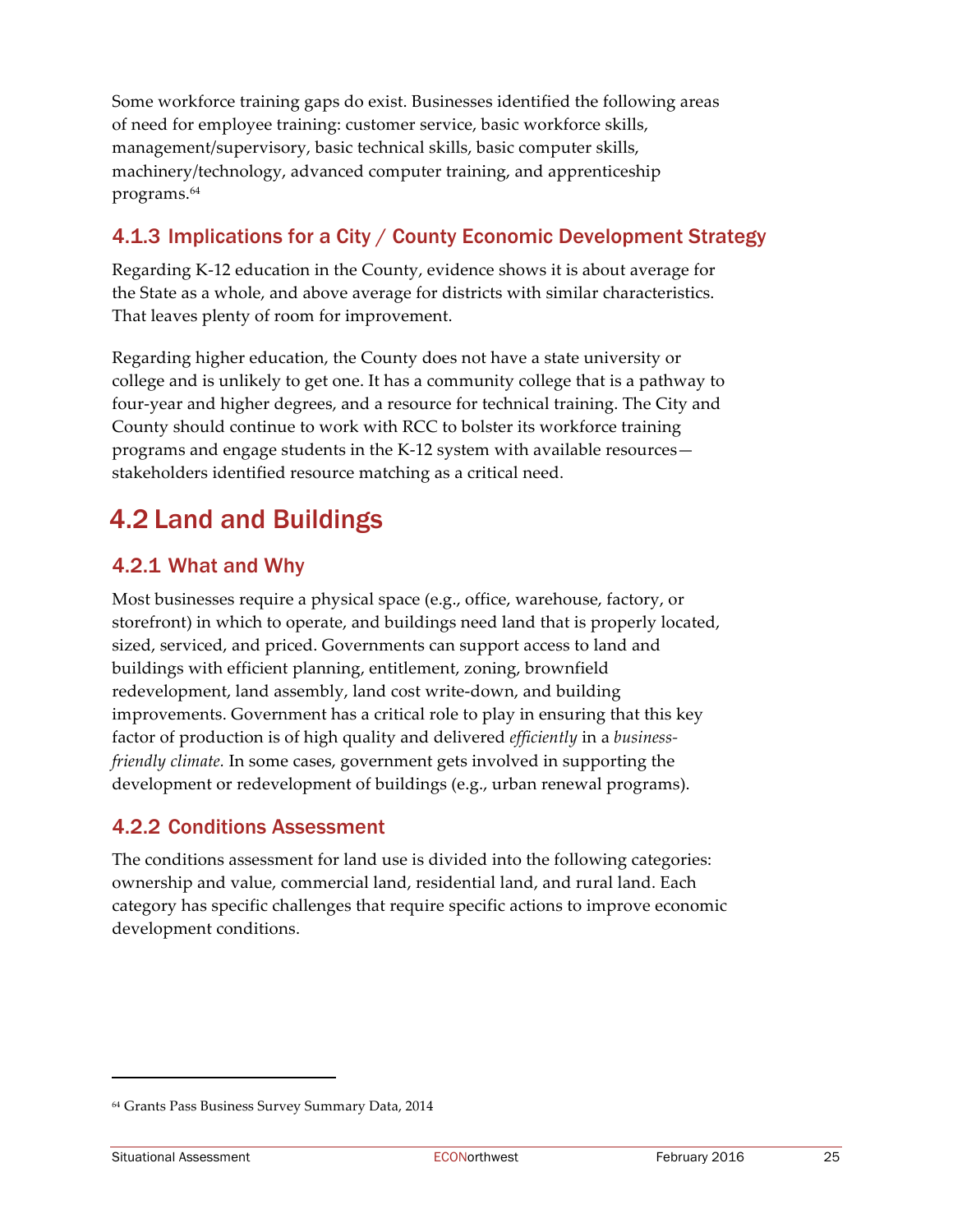### Ownership and Value

Of the 1.04 million acres in Josephine County, the federal government owns 68%, the State owns 0.84%, and the County owns 3.2%. <sup>65</sup> Thus, less than 30% of the land in Josephine County is privately owned.

Total real market value of all taxable property in FYE 2016 was \$8.21 billion. Total taxable assessed value was \$6.95 billion in FYE 2016, leading to \$64.3 million in taxes and assessments imposed by all taxing jurisdictions in the County. Of the property taxes collected, 56% went to education, 28.9% went to cities, 8.1% went to the County, and 3.1% went to rural fire protection.

### **Commercial**

Land designated for commercial uses must be near major arterials or collectors and have limited flexibility related to slopes. In 2008, the City of Grants Pass identified a deficit of 195 commercial sites (comprising 336 acres) for the 2009- 2029 planning period in the Grants Pass Urban Growth Boundary (UGB):

- Sites between 20 and 50 acres: 3
- Sites between 5 and 20 acres: 11
- Sites between 2 and 5 acres: 16
- Sites between 1 and 2 acres: 55
- Sites less than one acres: 110 <sup>66</sup>

In 2014, the City of Grants Pass updated total commercial land needs and supply for the 2013-2043 planning period. This update includes the UGB expansion (2013-2033) and Urban Reserve area (2033-2043). After applying efficiency measures and before infill and redevelopment, the report calculated a deficit of 423 acres of commercial land in the expanded UGB and Urban Reserve over the 2013-2043 planning period. Assuming greater efficiency of use, the need drops to 273 acres; the following sources could satisfy 243 acres of this need: $67$ 

- § Vacant and partially vacant land in the current UGB (from the updated buildable lands inventory): 138
- Vacant and partially vacant land in UGB expansion area: 36
- Vacant and partially vacant land in Urban Reserve: 38

Additionally, 15 acres of High Density Residential/Office and 4 acres of Commercial/Residential are vacant or partially vacant.

<sup>65</sup> Statement of Taxes and Summary of Assessment Roll for Josephine County, FYE 2016.

<sup>66</sup> Grants Pass & Urbanizing Area Comprehensive Plan, Element 14 Revised 9/18/2012, pg. 14-41

<sup>67</sup> Grants Pass & Urbanizing Area Comprehensive Plan, Element 14, Addendum 2: 2014 Update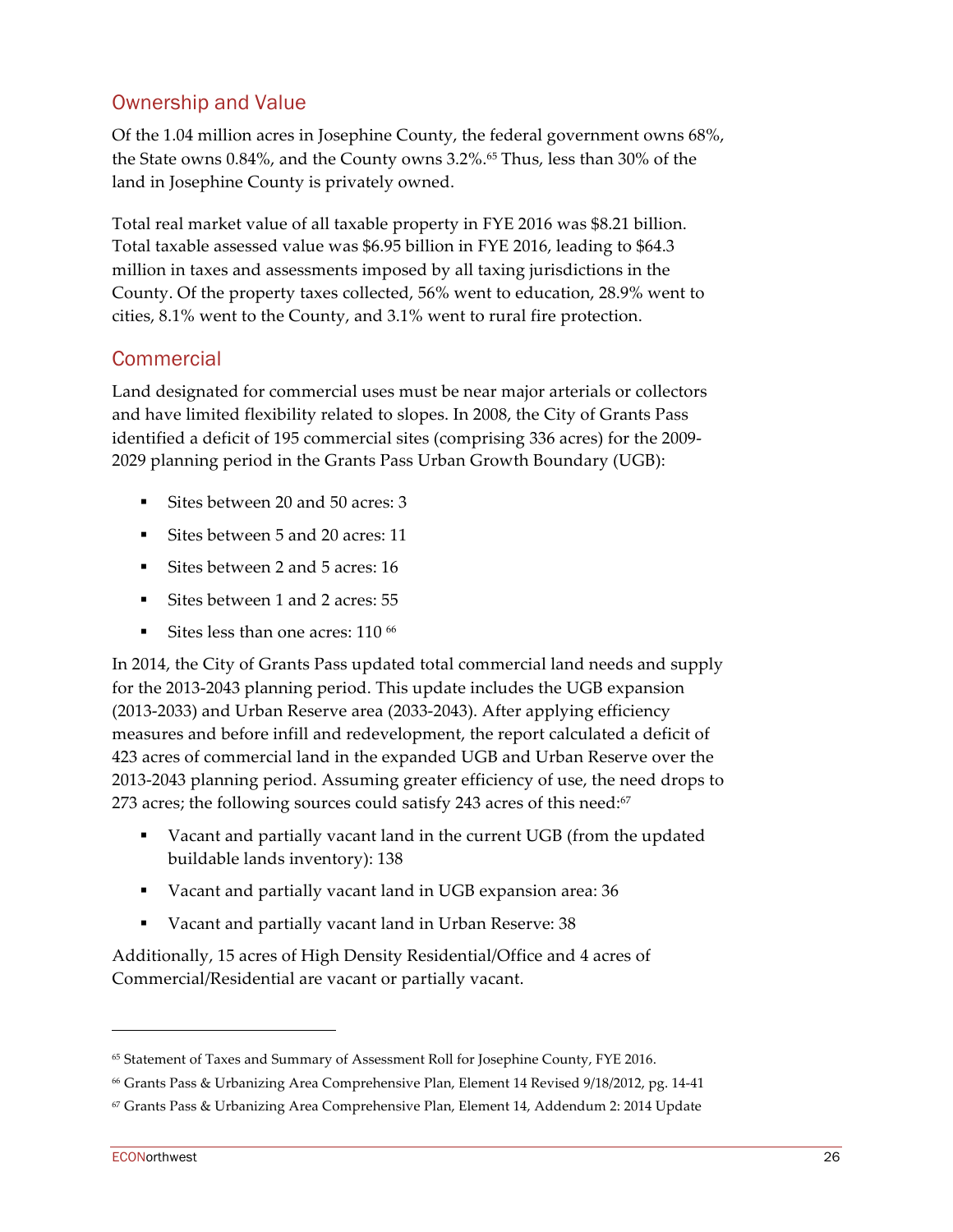### **Industrial**

Land designated for employment (includes business park, industrial park, and industrial designations, but not commercial designations) has the most specific location and citing requirements: near I-5, rail, and major arterial and collector roads; and relatively flat.<sup>68</sup>

In 2008, the City of Grants Pass identified a deficit of industrial and other employment land by site size for the 2009-2029 planning period in the Grants Pass UGB. Over the planning period, the City estimated the need for 96 additional industrial sites, totaling 421 acres, in the following sizes: 69

- Sites over 50 acres: 2
- § Sites between 20 and 50 acres: 2
- Sites between 5 and 20 acres: 15
- Sites between 2 and 5 acres: 11
- Sites between 1 and 2 acres: 20
- Sites less than one acres: 46

In 2014, the City of Grants Pass updated total employment land needs and supply for the 2013-2043 planning period. After applying efficiency measures and before infill and redevelopment, the UGB and Urban Reserve required 523 acres of industrial (employment) land over the 2013-2043 planning period. It estimated the need for 448 acres after infill and redevelopment. Over the planning period, the following sources may supply the required 448 acres: 70

- § Vacant and partially vacant land in current UGB (from the updated buildable lands inventory): 154 acres
- Vacant and partially vacant land in UGB expansion area: 176 acres
- § Vacant and partially vacant land in Urban Reserve: 120 acres

Within the newly adopted UBG, the City has a limited number of sites larger than 5 acres planned for industrial or other traded-sector uses. The City has about 10 industrial sites larger than 5 acres, mostly within the city limits. The largest site is a 100-acre parcel zoned for industrial and other traded-sector uses. The City may aggregate some smaller sites to create larger sites.

These sites are generally on relatively flat land, in the following areas, with the following service constraints:

<sup>68</sup> Grants Pass & Urbanizing Area Comprehensive Plan, Element 14, Addendum 2: 2014 Update

<sup>69</sup> Grants Pass & Urbanizing Area Comprehensive Plan, Element 14 Revised 9/18/2012, pg. 14-41

 $70$  Grants Pass & Urbanizing Area Comprehensive Plan, Element 14, Addendum 2: 2014 Update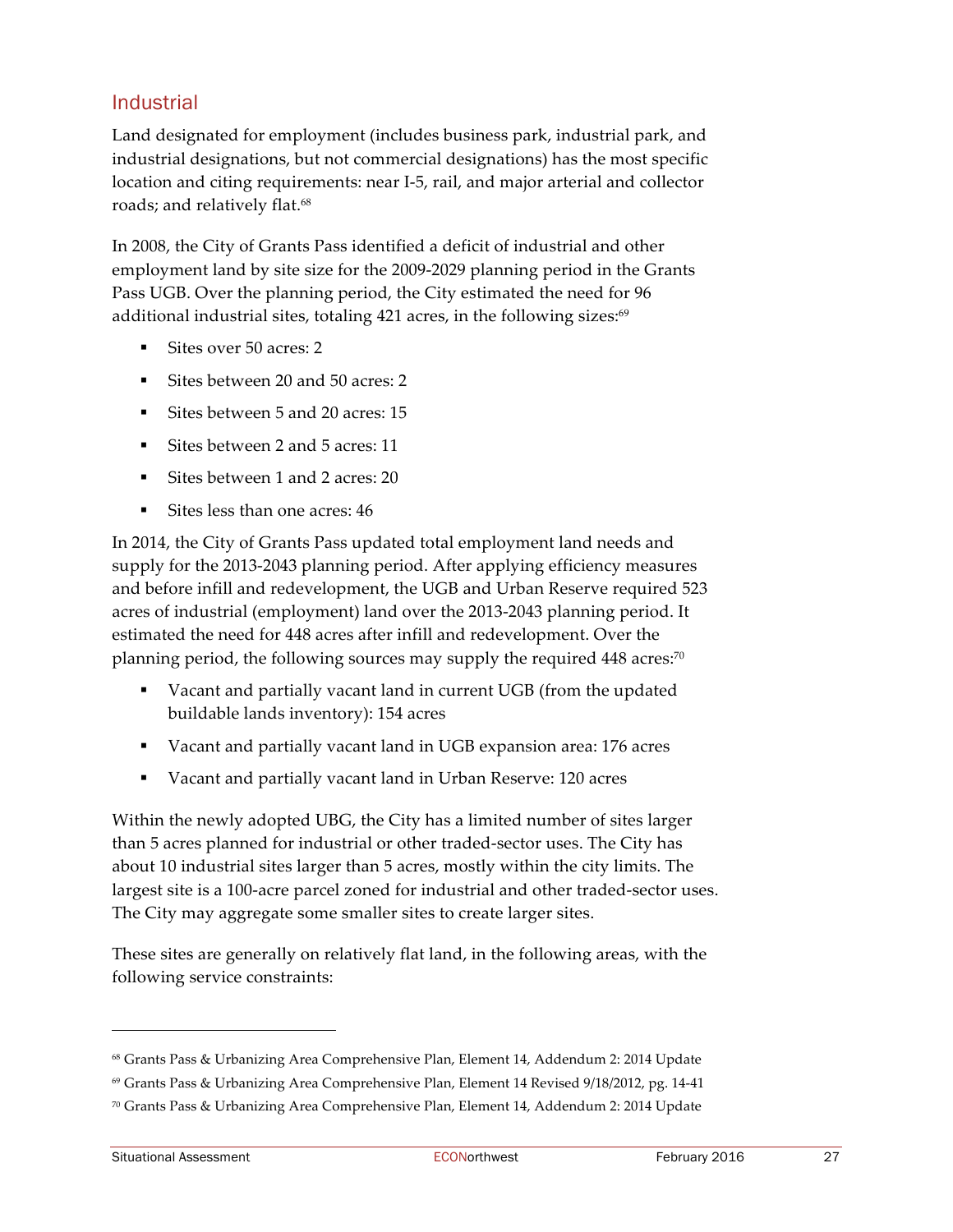- § **East Grants Pass, north of the Rogue River between Highway 99 and I-5.** The City is in the process of determining infrastructure constraints through updates to the City's Sewer Collection Master Plan, Water System Master Plan, and Transportation System Plan. Funding infrastructure improvements will be a challenge, but the City intends to complete these improvements and fully service these areas in the next five to ten years.
- § **North Grants Pass along the eastern edge of I-5.** Some sites have water, but none have sewer or wastewater treatment. The City anticipates that servicing these sites, particularly those at the northern edge, will be a challenge. The City will only service this land if demand for industrial uses necessitates it.

Policies adopted in recent years support the preservation of prime industrial land and discouraging conversion of industrial land to commercial and residential uses. The City is in the process of considering additional policies to preserve prime industrial lands, such as restricting non-traded sector uses (e.g., mini-storage) in industrial areas.

#### **Residential**

The City used siting criteria to identify areas suitable for residential land designation. Land designated for residential uses has more siting flexibility. Low density has the most flexibility related to slopes, and higher density residential had some flexibility related to slopes but still needed to be near major arterials and collectors.71

The City of Grants Pass also updated total residential land needs and supply for the 2013-2043 planning period in 2014 to reflect new population growth estimates. The planning period includes the UGB expansion (2013-2033) and Urban Reserve area (2033-2043). Total need for vacant and partially vacant buildable lands in the planning period (2013-2043) after deducting infill and redevelopment and reflecting efficiency measures is 1,455 acres:

- Low density residential: 815 acres
- Moderate density residential: 326 acres
- Moderate-high density residential: 197 acres
- § High density residential: 65 acres
- § High density residential, group quarter: 52 acres

Over the planning period, the following sources will supply the required acres:<sup>72</sup>

<sup>71</sup> Grants Pass & Urbanizing Area Comprehensive Plan, Element 14, Addendum 2: 2014 Update

<sup>72</sup> Grants Pass & Urbanizing Area Comprehensive Plan, Element 14, Addendum 2: 2014 Update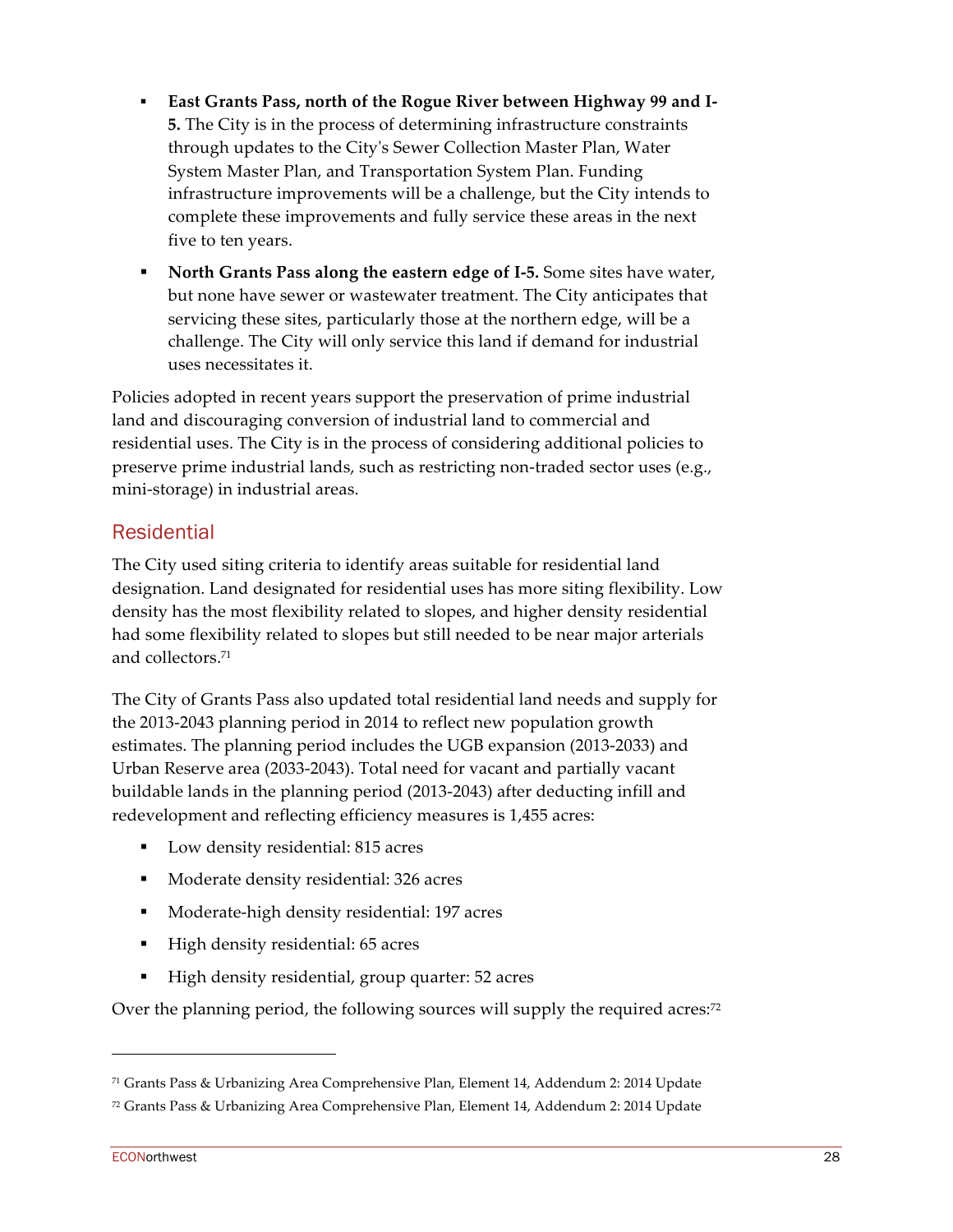- § Vacant and partially vacant land in current UGB (from the updated buildable lands inventory): 899 acres
- Vacant and partially vacant land in UGB expansion area: 210 acres
- § Vacant and partially vacant land in Urban Reserve: 398 acres

### Rural Land

The top three rural land designations in Josephine County are commercial (46% of total land), five-acre minimum rural residential (16%), and woodlot resource (16%). Within the commercial segment, 2,718 acres (not including land within City boundaries) are zoned industrial. This amount of land well exceeds any reasonable estimate of demand for the next 10 years.

There are several opportunities for business and job growth on rural lands that are outside of Grants Pass:

- § **Lumber and Wood Products.** The federal government owns about 62% of Josephine County, and that land is primarily forested. The County owns 30,000 acres of forestland, 25,000 of which are capable of growing timber.
- § **Mining and other natural resources uses.** The County may wish to explore mineralization of its parcels. If mineral resources exist, the County could explore mining as a viable industry.
- § **Wine and Value-Added Agriculture.** Focus group participants identified the wine industry as opportunity for economic development in Grants Pass, as it could be considered a "gateway" to Oregon wine country.<sup>73</sup> Grants Pass is located in the Rogue Valley American Viticultural Area (AVA), known for its drier grape growing climate and corresponding opportunities to produce varietals like cabernet sauvignon, merlot, cabernet franc, and syrah.74
- **Cannabis.** Josephine County currently has at least 2,363 growers. With new legalization laws, there is likely to be an oversupply of recreational and medical cannabis in Oregon. Edible products have less competition. Due to anti-smoking legislation and the policies of lodging and car rental companies, tourists are a ready-made market. They also have less price sensitivity than Oregonians. Edible products also have high producer mark-ups. Production will migrate south from the Portland and Willamette Valley areas to Josephine, Jackson, and Douglas counties where growing conditions are considerably better. Josephine County has an opportunity to process cannabis into branded consumer products.

<sup>73</sup> Focus Group Summary

<sup>74</sup> Wines Northwest, Rogue Valley and Applegate Valley. http://www.winesnw.com/rogue.html.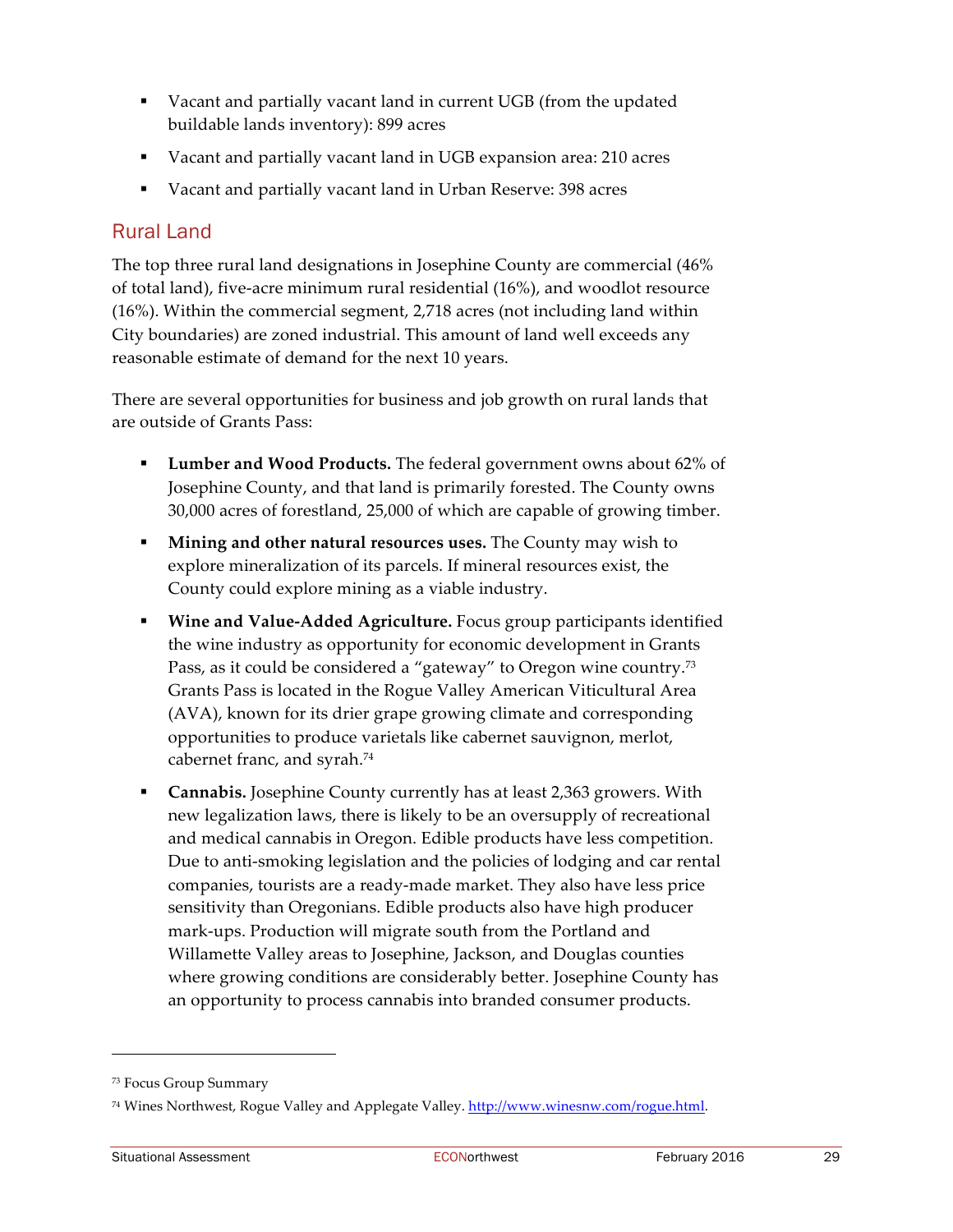**• Destination tourism.** The County has a bevy of pristine recreation areas that draw tourists from across the Pacific Northwest and beyond. It should continue to market these resources and facilitate the development of complementary tourism-based companies (e.g., tour companies, equipment producers, accommodation, and food and beverage).

### 4.2.3 Implications for a City / County Economic Development Strategy

The information in this section suggests the City has made reasonable estimates of commercial, industrial, and residential land need for 20 and 40 years, and has expanded its UGB and created Urban Reserves with amounts of land that approximately match estimate needs. The greater challenge now is ensuring that it has infrastructure and services in a timely manner at reasonable costs (Sections 4.3 and 4.4).

The County (excluding urban areas) has plenty of land for the limited expansion of urban uses and for additional agriculture or other rural land uses. There is a suite of opportunities available for the development and use of rural lands. It is unlikely that one use will dominate (as timber once did); it is more likely that many complementary uses will spring up and, together, will bolster the local economy.

## 4.3 Infrastructure

### 4.3.1 What and Why

Businesses need buildings to operate. Buildings need land. But the land must be served by essential infrastructure. Key infrastructure required for most business includes electricity, water, wastewater, transportation, and telecommunication connections. Quality infrastructure and amenities also help to attract and retain a talented labor pool.

Government can, and is generally expected to, provide most of the local infrastructure to support industrial, commercial, and residential development. Though the private sector usually provides these services on site (e.g., it pays for the pipes, wires, and roads that connect a development to a larger infrastructure network), it usually does not build or maintain the off-site network and facilities. Business cannot grow and add jobs without infrastructure; they recognize government's role in providing it and expect to pay reasonable fees as part of the cost of doing business. Providing necessary and expected infrastructure efficiently and fairly may be the most significant thing that local governments can do to support economic development.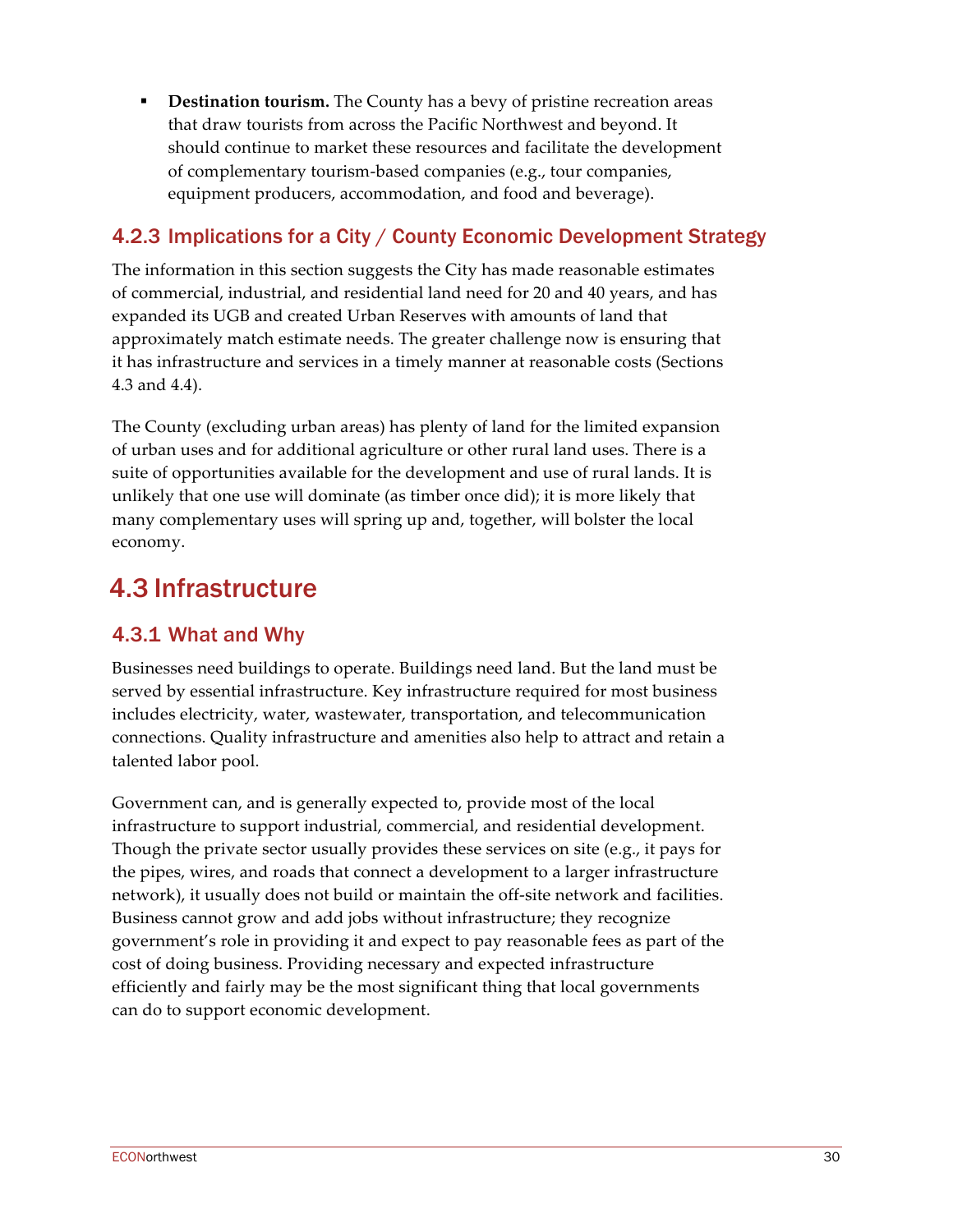### 4.3.2 Conditions Assessment

The conditions assessment for infrastructure is divided into the following categories: roads and bridges, rail, water/wastewater, fiber, public safety, transit, and airport. Each category has specific challenges and requires unique actions to improve economic development conditions.

#### Roads and Bridges

Grants Pass and Josephine County have good surface transportation systems. In its most recent 2004 update, the Josephine County Transportation System Plan (to be updated later in 2016) designated 100% of County roads as minor collector or higher, and gave 99.9% of all County-maintained roads a "good" or "very good" rating.75 This is, in the experience of ECONorthwest, exceptional: few counties are in such a position.

The County maintains 104 National Bridge Inventory System (NBIS) bridges, and another 92 non-NBIS bridges. The 2004 TSP identified 45 bridges with sufficiency ratings between 50 and 80 (bridges that are in fair condition, but still cost effective to improve).<sup>76</sup>

The state of the County transportation system is in jeopardy. Josephine County continues to pursue state funding for capital projects and bridge replacements. But, due to the decline of O&C receipts, Josephine County annual maintenance programs operate at 50-60% of optimal, which leads to deferred maintenance that will eventually reduce road and bridge quality. $77$ 

#### Rail

 $\overline{a}$ 

Central Oregon and Pacific Railroad (CORP) provides short-line rail service in Josephine County. Predominantly carrying lumber and freight, the 391-routemile CORP rail network runs from Weed, California, to Springfield, Oregon, passing through Ashland, Medford, and Roseburg on its route. CORP connects to other rail networks: Coos Bay Rail Link, Union Pacific Railroad, Rogue Valley Terminal Railroad Corporation, Yreka Western Railroad. <sup>78</sup> The line carries between one and five million tons of cargo each year.79 Grants Pass has a PML Forest Products Intermodal rail/truck reload facility that services its portion of this network.

<sup>75</sup> Josephine County Rural TSP.

<sup>76</sup> Josephine County Rural TSP.

<sup>77</sup>Email from Robert Brandes, Public Works Director

<sup>78</sup> Central Oregon & Pacific Railroad. Overview.

http://www.gwrr.com/operations/railroads/north\_america/central\_oregon\_pacific\_railroad

<sup>79</sup> Josephine County Rural TSP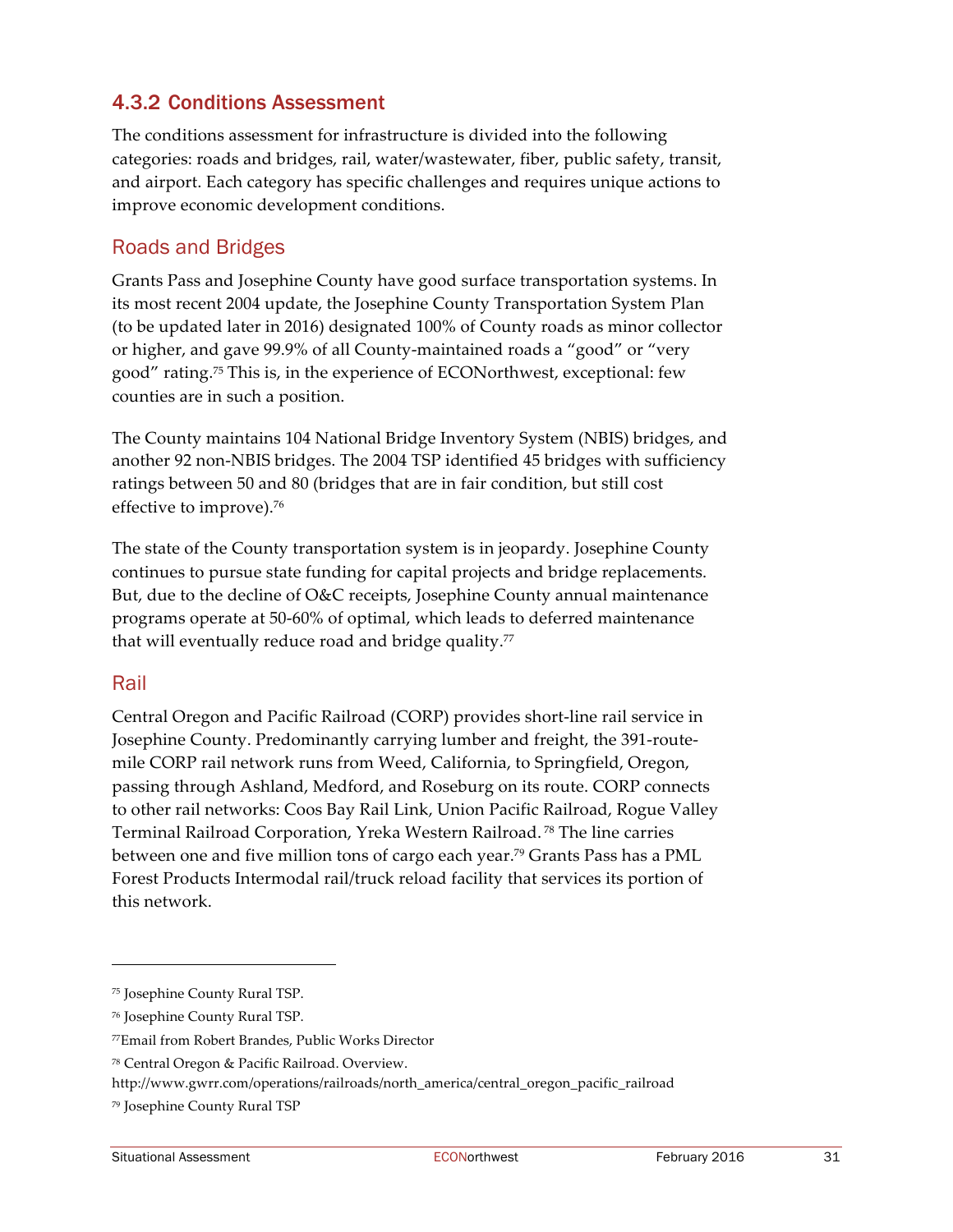Key stakeholders in Jackson and Josephine Counties identified a need for rail service improvement.<sup>80</sup> The TSP supports the claim, identifying (1) steep grades and tight turning radii limit that limit operating speeds, and (2) underutilization due to tunnel dimensions. Forty-three miles of the line are limited to 10 mph and can only accommodate smaller railcars. <sup>81</sup> As large rail companies continue to increase the size of rail cars, short lines like CORP must consider improving infrastructure to accommodate larger cars. 82

### Water/Wastewater

Water and wastewater treatment is an infrastructure priority for the City and County. This infrastructure segment is deficient:

- Many industrial properties, particularly in the City of Grants Pass and unincorporated area of Merlin, lack water and wastewater systems, preventing business development. 83
- The City's water treatment plant is almost at capacity and requires significant improvement to add capacity.<sup>84</sup>

### Public Safety

There continues to be a negative perception of public safety in the City and County. Key concerns include law enforcement, homelessness, drug use, and lack of funding for the Josephine County jail. The City and County must address public safety concerns before they can attract new major businesses to the area.

#### Fiber

Lack of fiber infrastructure is a barrier to economic development.<sup>85</sup> It hinders both business development and workforce training.

### **Transit**

 $\overline{a}$ 

Josephine Community Transit runs six routes, four in Grants Pass and two commuter lines (to Cave Junction, Merlin/Sunny Valley, and Wolf Creek). Additionally, the County operates Rogue Valley Commuter Line, offering service between Grants Pass and Medford (with stops in Rogue River and Gold Hill on request). Since 2009, ridership has increased 133%, a result of network service improvements.

<sup>80</sup> Rogue Valley Regional Economic Development Forum, 2014

<sup>81</sup> Josephine County Rural TSP

<sup>82</sup> Josephine County Rural TSP

<sup>83</sup> Focus Group Summary

<sup>84</sup> WTP Facility Plan Update, City of Grants Pass, 2014

<sup>85</sup> Focus Group Summary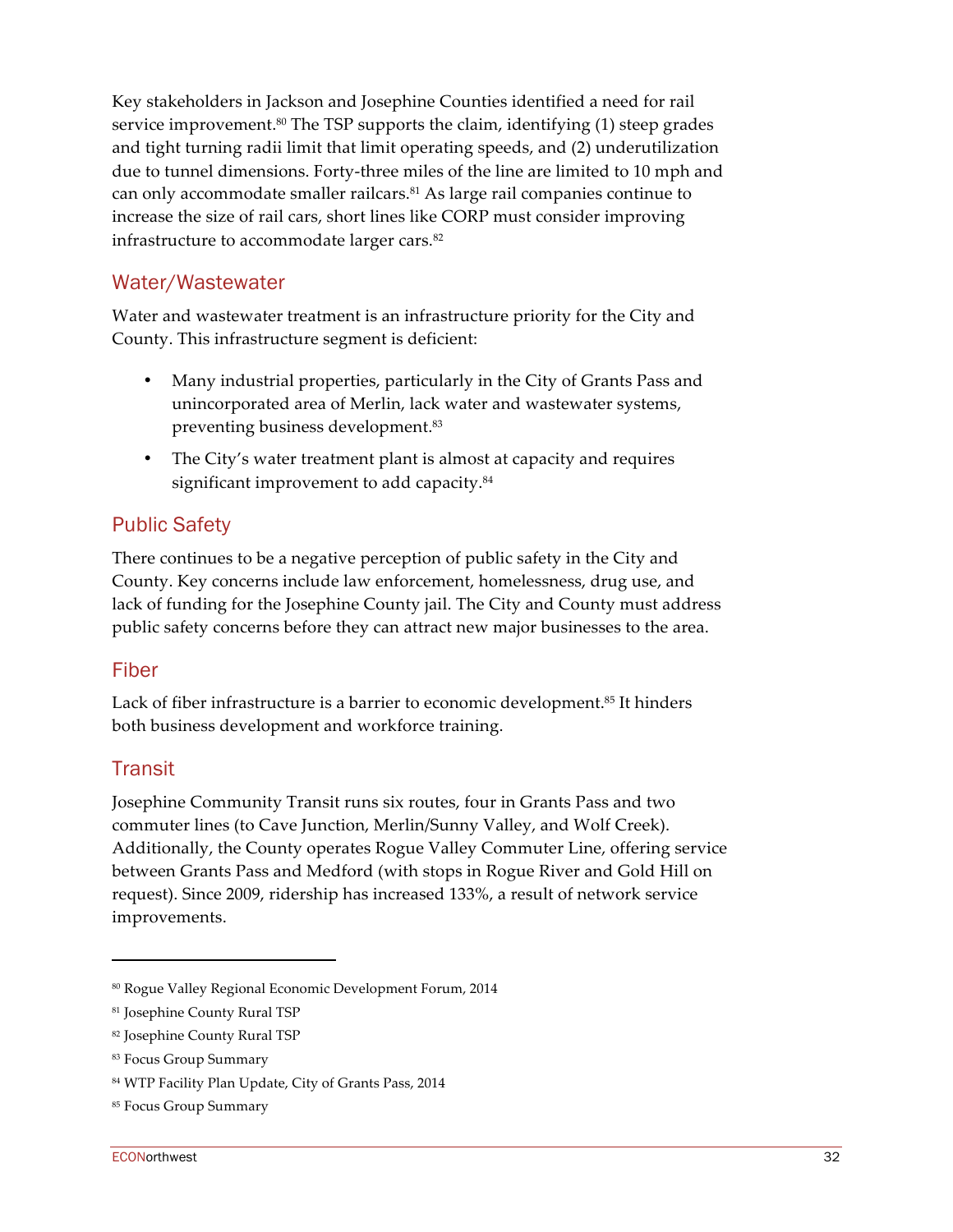### Airport

There are two commercial airports in Josephine County, the Grans Pass Airport and the Illinois Valley Airport. There are approximately 198 aircraft based at Grants Pass Airport and about 32 aircraft based at the Illinois Valley Airport. Airports generate revenues through fuel sales, ground leases for executive land use, county hangars, private and corporate hangars, and Emergency Land Use Agreements (ELUAs). Both airports in Josephine County have capacity and potential for growth. Several State and federal grant opportunities exist, but they require a local match.

### 4.3.3 Implications for a City / County Economic Development Strategy

Section 4.2.3 noted that raw land of suitable size, topography, and location is not a critical problem in the City or County; such land exists. The more critical problem is that the raw land may not be able to be serviced quickly or cheaply. Since businesses need *buildable* sites (ones with essential infrastructure that the City, County, or partner public service districts are supposed to provide), policies related to the provision of infrastructure are likely to be key elements of an economic development strategy.

Funding infrastructure and service improvements in the City and County is a problem for many reasons. First, the City and County tend to rely on State and federal funding for infrastructure improvements, which limits their ability to make those improvements. Second, the community tends to vote against funding for infrastructure/service improvements, particularly public safety. Third, relatively low property tax rates in the County, while incentivizing businesses to locate in the area, limit funding for necessary infrastructure improvements.

### 4.4 Services

### 4.4.1 What and Why

It is typical for cities to increase the services they provide as they grow. Growth in services derives from: (1) an increase in people needing the same services; and (2) a need for services to accommodate different types of people and needs, and to cope with the effects of increased development and density (e.g., services to maintain environmental quality and to reduce nuisances). Some of the services relate directly to the provision of factors of production described above; others address more broadly basic safety and quality of life issues (e.g., police and emergency services; library and parks).

Businesses use services to a varying degree, but all are necessary. Some they use directly, but infrequently (e.g., police and fire). They require this segment of services to protect against business disruption and loss. Some they may use only indirectly (e.g., libraries or parks), meaning their owners, employees, and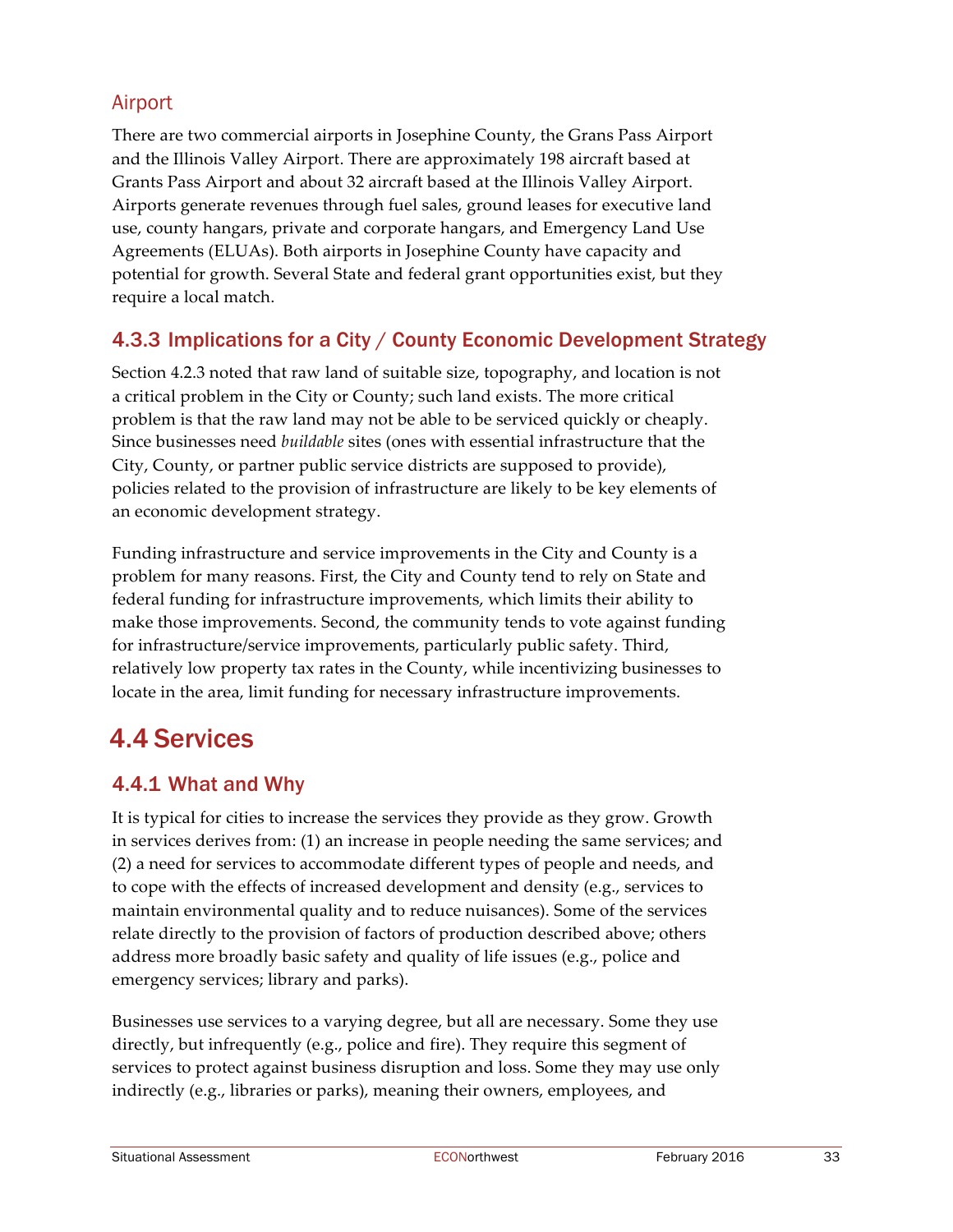families depend on them. This segment is thus equally important to economic development. Whatever the level, they want the services provided efficiently so that business development and operating fees and taxes are reasonable.

### 4.4.2 Conditions Assessment

The conditions assessment for services has three categories: land use and permitting, incentives, and coordination and communication.

### Land Use Permitting

Starting a business in Josephine County can take time. The Josephine County Rural Land Development Code "requires a process to approve businesses according to zoning, level of development, and type of operation proposed." If the use does not change, the development does not require a permit and approval takes one to two weeks. However, if there is a new or expanded use, the land use permit process takes between 8 and 22 weeks, depending on its impact and requirement of public notice. At the time of permitting, businesses in Grants Pass are also required to pay five Systems Development Charges (SDCs): water, sewer, transportation, parks, and storm drain.<sup>86</sup>

Stakeholders in Jackson and Josephine Counties identified a need to improve and streamline the permitting and regulatory processes from "concept to shovel."<sup>87</sup> Of 42 businesses that expanded or relocated in 2014, 26% identified County or City planning requirements and timing as a challenge for expansion or relocation.88 The system is neither clear nor predictable, indicating clear need for improvement.

#### Incentives

The City of Grants Pass and Josephine County offer many incentives to new and existing businesses:

■ **Rogue Enterprise Zone.** The City of Grants Pass and Josephine County have one combined enterprise zone. By offering property tax relief, the Zone reduces business costs and should encourage business investment, other things being equal. Traded-sector businesses can receive "up to 15 years of tax abatement for all newly developed or new Oregon equipment."89 Stakeholders stated that the opportunity is underutilized because of poor publicity.90

<sup>86</sup> https://www.grantspassoregon.gov/DocumentCenter/View/1996

<sup>87</sup> Rogue Valley Regional Economic Development Forum, 2014

<sup>88</sup> Grants Pass Business Survey Summary Data, 2014.

<sup>89</sup> https://www.grantspassoregon.gov/145/Rogue-Enterprise-Zone

<sup>90</sup> Focus Group Summary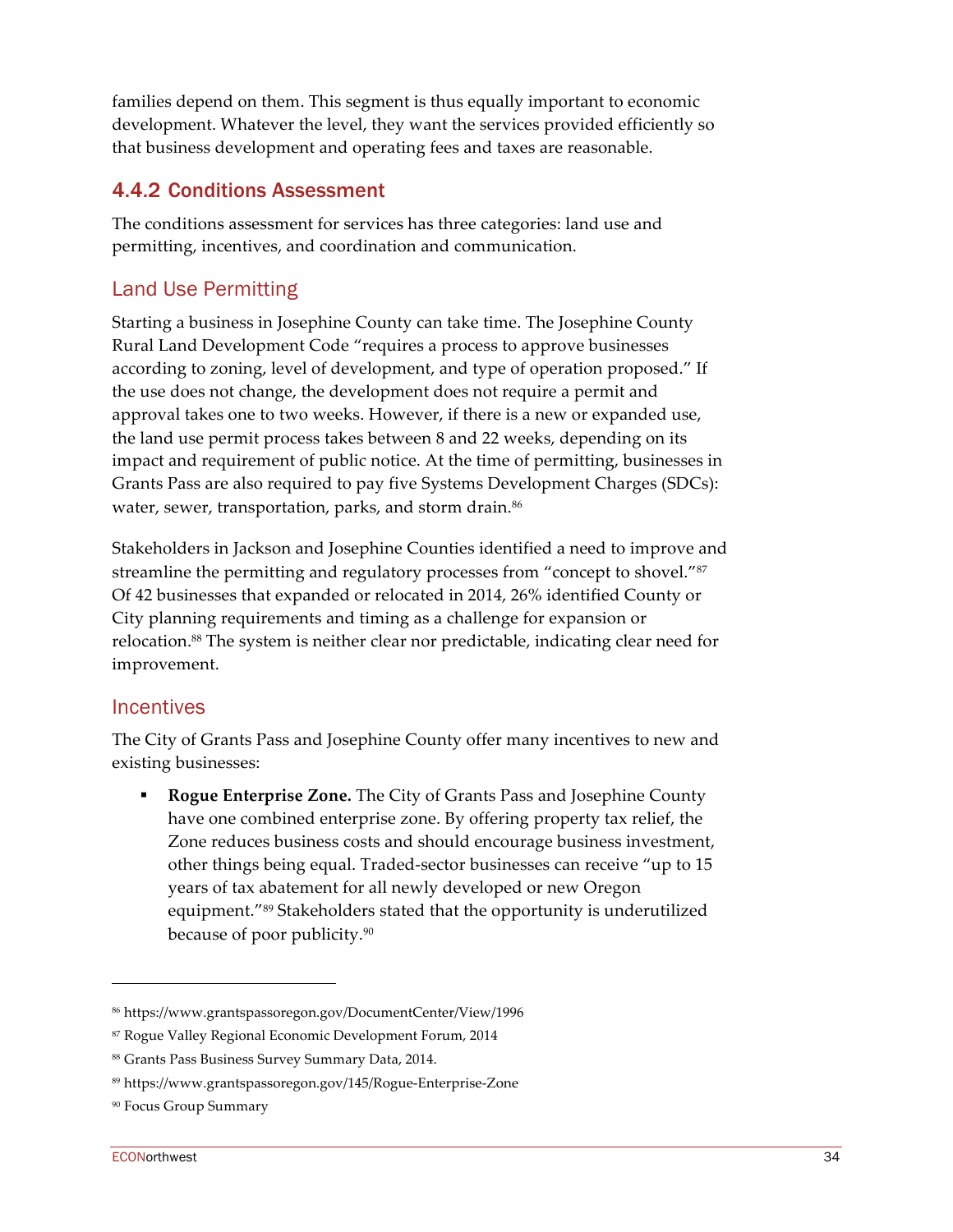- § **System Development Charges Incentive Program.** To reduce the cost of starting a business in Grants Pass, the City's Department of Economic Development offers an SDC Incentive Program, which reimburses businesses for up to 100% of SDCs. As of 2013, the program had served six local businesses, providing over \$100,000 in reimbursements.<sup>91</sup>
- **Economic Development Sponsorships and Grants.** The City provides economic development sponsorships and grants for local organizations that promote City activities and community events. As of 2013, the program had provided almost \$30,000 in sponsorships and grants.<sup>92</sup>
- § **Micro Enterprise Loan Program.** The City's program provides loans of \$300 to \$10,000 to local entrepreneurs looking to start a business in Grants Pass.<sup>93</sup> As of 2013, the City had not issued any loans under the program.<sup>94</sup>
- § **Illinois Valley Community Development Organization (IVCDO) Micro-Business Revolving Loan.** The IVCDO Micro-Business Revolving Loan Fund provides loans of up to \$25,000 for the startup or expansion of small businesses. The IVCDO has issued over 90 loans since 2000.95
- **Industrial Development Revolving Loan Fund.** The City of Grants Pass issues loans that are a third of the project cost (up to \$125,000) for "land, buildings, fixed equipment and machinery, research, and development of eligible businesses." Repayment schedules cannot exceed 15 years.<sup>96</sup>

### Coordination and Communication

Businesses that are trying to start up or relocate need information: accurate information, not marketing exaggerations. Information is a factor of production, and it can be costly to collect and evaluate. Local governments can reduce this business cost by providing thorough, relevant, and accurate information quickly.

Several government organizations and their partners in Josephine County and Grants Pass assist in the collection of information about the quality and availability of factors of production, coordinate economic development efforts, and communicate key information to potential and existing businesses. They are described below.

<sup>93</sup> City of Grants Pass, Micro Enterprise Loan Program.

<sup>91</sup> City of Grants Pass Performance Audit of Economic Development and Tourism Programs, 2013.

<sup>92</sup> City of Grants Pass Performance Audit of Economic Development and Tourism Programs, 2013.

https://www.grantspassoregon.gov/141/Micro-Enterprise-Loan-Program

<sup>94</sup> City of Grants Pass Performance Audit of Economic Development and Tourism Programs, 2013.

<sup>95</sup> IVCDO Economic Development. http://www.ivcdo.org/economic-development.html.

<sup>96</sup> City of Grants Pass, Industrial Development Revolving Loan Fund.

https://www.grantspassoregon.gov/138/Industrial-Development-Revolving-Loan-Fu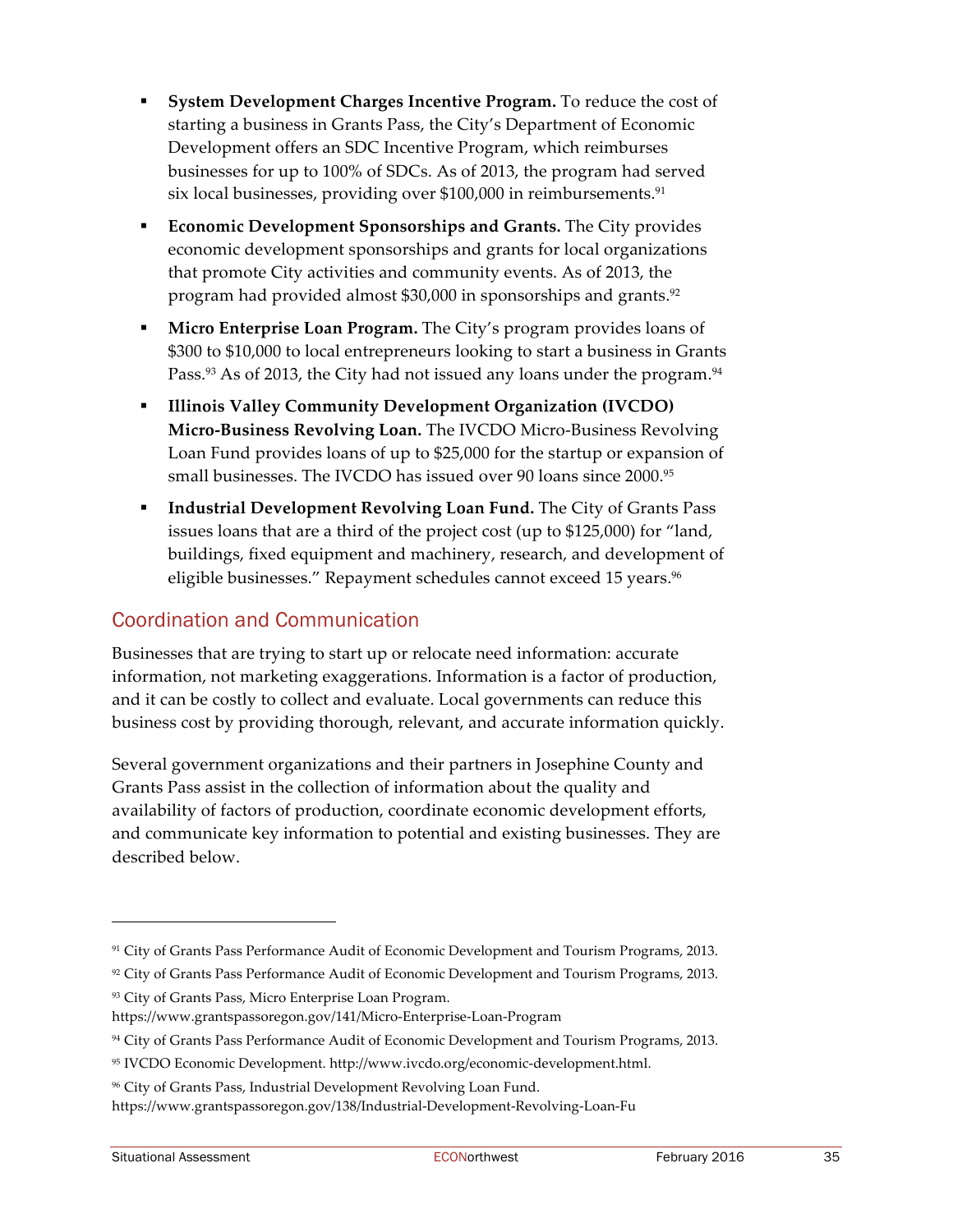- § **Grants Pass/Josephine County Chamber of Commerce.** The Chamber works with government agencies and other organizations to strengthen the local economy, promote the community, provide networking opportunities, and represent business interests in government. The Chamber runs the Business Retention & Expansion (BR&E) Committee, which conducts a face-to-face business survey every three years. The surveys provide important information on how the City, County, and other organizations can assist new and existing businesses.<sup>97</sup>
- § **Grants Pass Department of Economic Development.** The department's website provides information on business development programs and funding, as well as area statistics. It also provides links to other local and regional resources.
- § **Southern Oregon Regional Economic Development, Inc. (SOREDI).** The nonprofit SOREDI provides economic development services to 13 cities in Josephine and Jackson Counties. These services include: (1) helping to locate properties suitable for expanding and/or relocating businesses and providing tours of those properties; (2) connecting businesses to, and arranging meetings with, business counselors, property agents, City/County planning staff and other businesses; (3) coordinating among regional institutions and agencies that provide workforce training, employment, financial planning, and technical services to businesses; and (4) assisting with site selection and permitting processes. The SOREDI website provides businesses with easy-to-understand information about various business incentives, news, and events.
- § **Illinois Valley Community Development Organization (IVCDO).** The IVCDO works "to improve economic and social conditions in rural southwest Oregon through cooperative programs and partnerships designed to enhance the standard of living, create jobs, and encourage sustainable development." It partners with RCC's Small Business Development Center to create the Illinois Valley Business Entrepreneurial Center to provide free consulting services with business centers.<sup>98</sup>

### 4.4.3 Implications for a City / County Economic Development Strategy

Both *land-use permitting* and *incentives* are two-edged swords. Land-use permitting (and related land-use planning and regulation) exists to protect and enhance public health, safety, and welfare. Moreover, government usually provides the ongoing protection and service: sewerage and treatment plants, road improvements and maintenance, and police and fire. Providing services

<sup>97</sup> Grants Pass and Josephine County BR&E. http://www.grantspasschamber.org/businessretention-a-expansion.html

<sup>98</sup> IVCDO. http://www.ivcdo.org/index.html